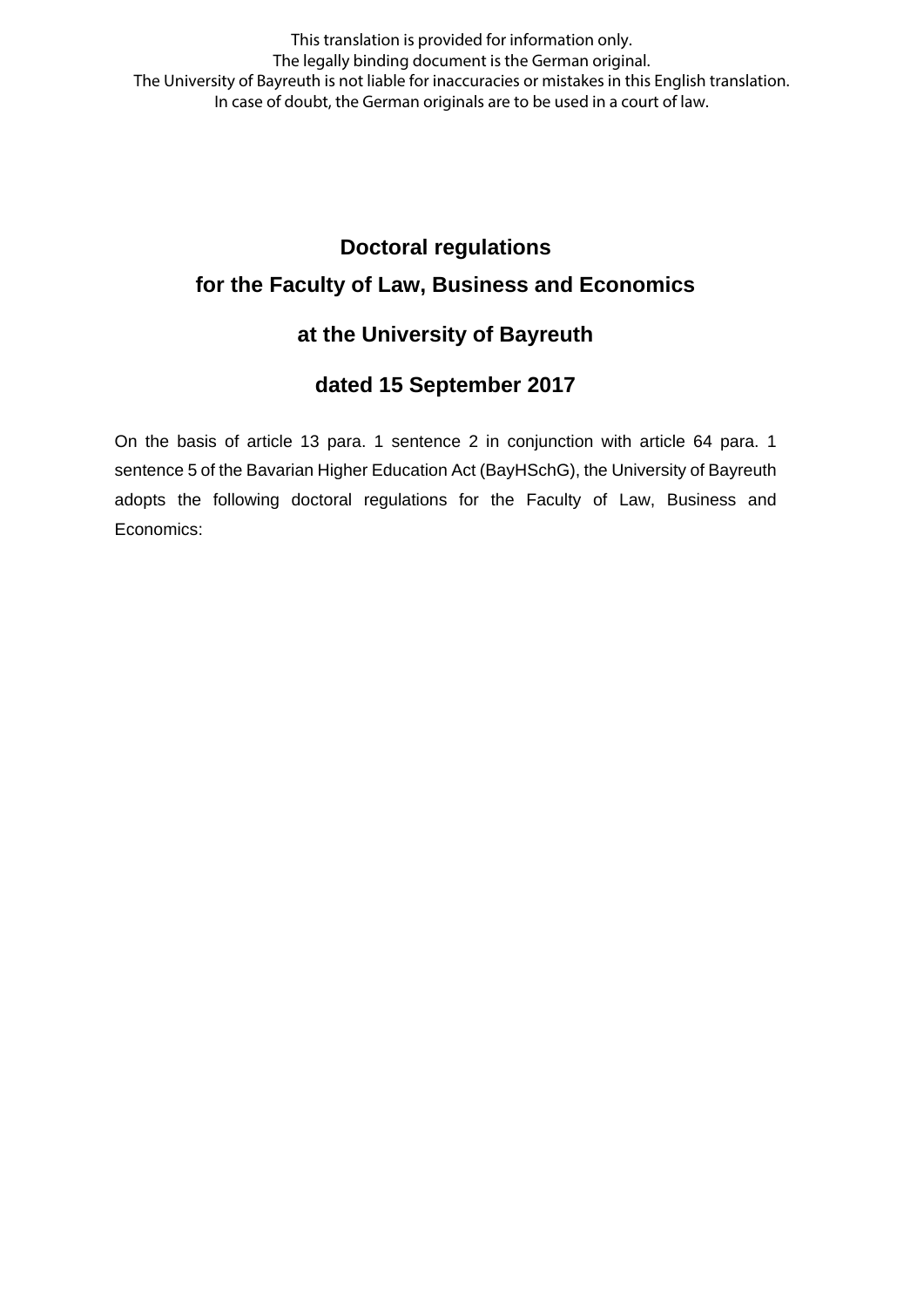# **Contents**

# **Preamble**

# **Section I: General Regulations**

- § 1 Doctoral degrees
- § 2 Examination authorisation and responsibilities
- § 3 The doctoral committee

# **Section II: The ordinary doctorate**

- § 4 Admission to a doctorate, requirements for admission to the doctoral examination process, statistical requirements
- § 5 Special requirements for admission to the doctorate in law
- § 6 Special requirements for admission to the economics doctorate
- § 7 Supervision, supervision agreement, dissertation
- § 8 Application for admission to a doctorate
- § 9 Decision on admission to a doctorate and the doctoral examination process
- § 10 Reporting on the dissertation
- § 11 Inspection of the dissertation
- § 12 Decision on the acceptance of the dissertation
- § 13 Board of examiners for the colloquium
- § 14 Colloquium
- § 15 Overall assessment of the doctoral achievement
- § 16 Invalidity of the doctoral work and withdrawal of the doctoral degree
- § 17 Deposit copies
- § 18 Diploma and completion of the doctorate
- § 19 Right to inspect

# **Section III: Honorary Doctorate**

- § 20 Application for an honorary doctorate
- § 21 Assessment
- § 22 Decision and award of the honorary doctorate

# **Section IV: Doctorate in joint supervision with a foreign university/faculty**

- § 23 Requirements
- § 24 Doctorate in Bayreuth
- § 25 Reporting on the dissertation
- § 26 Continuation of the process
- § 27 Colloquium
- § 28 Disputation
- § 29 Overall assessment of the doctoral achievement
- § 30 Termination of the joint doctoral process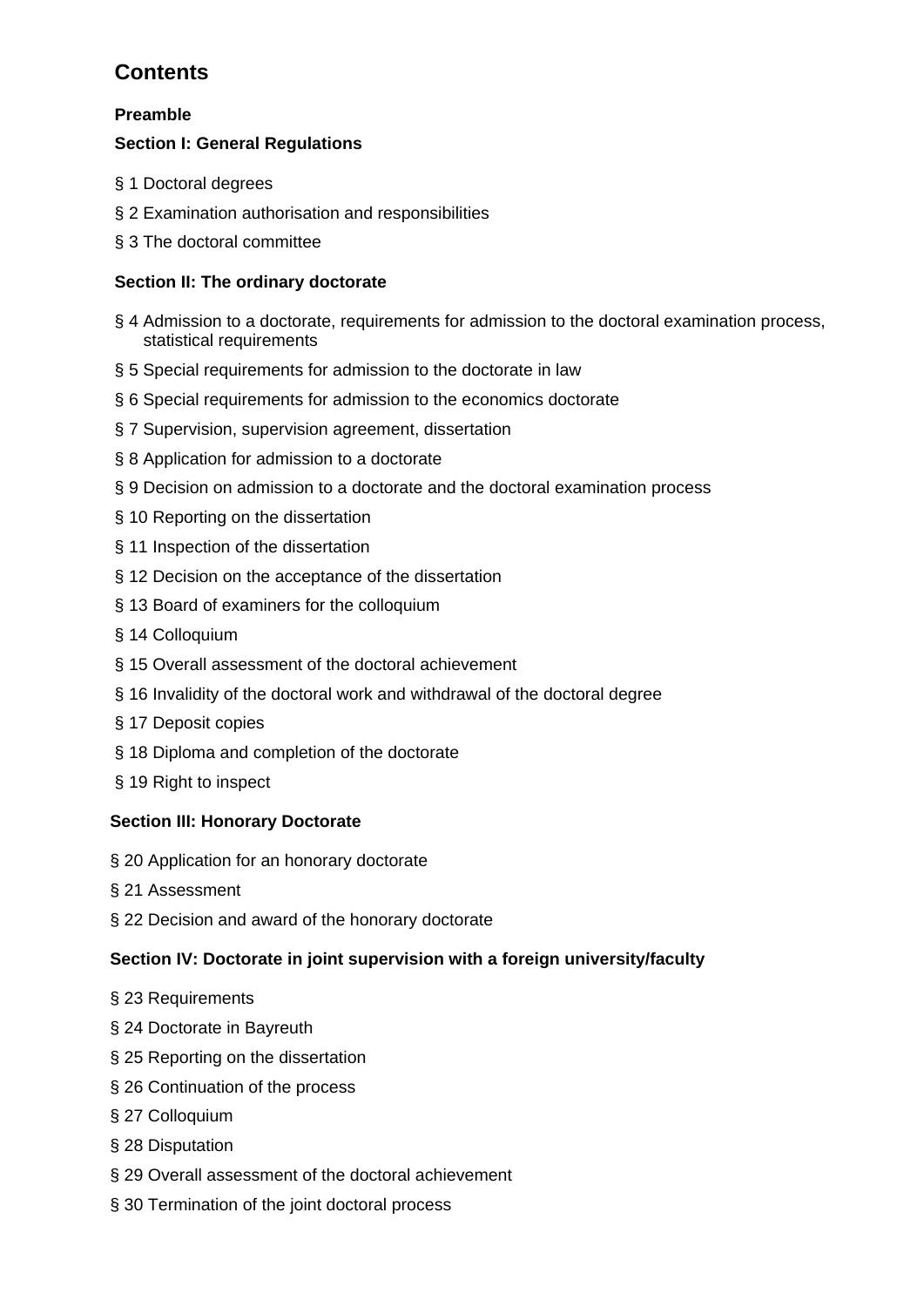- § 31 Oral examinations at the partner institution
- § 32 Completion of the doctorate
- § 33 Bearing the academic title
- § 34 Invalidity of the doctoral work
- § 35 Revocation of a doctoral degree

# **Section V: cooperation with universities of applied sciences, other regulations, transitional and final rules**

- § 36 Cooperation with universities of applied sciences/HAWs
- § 37 Consideration of special life situations
- § 38 Consideration of the special needs of disabled persons
- § 39 Coming into effect, transitional arrangements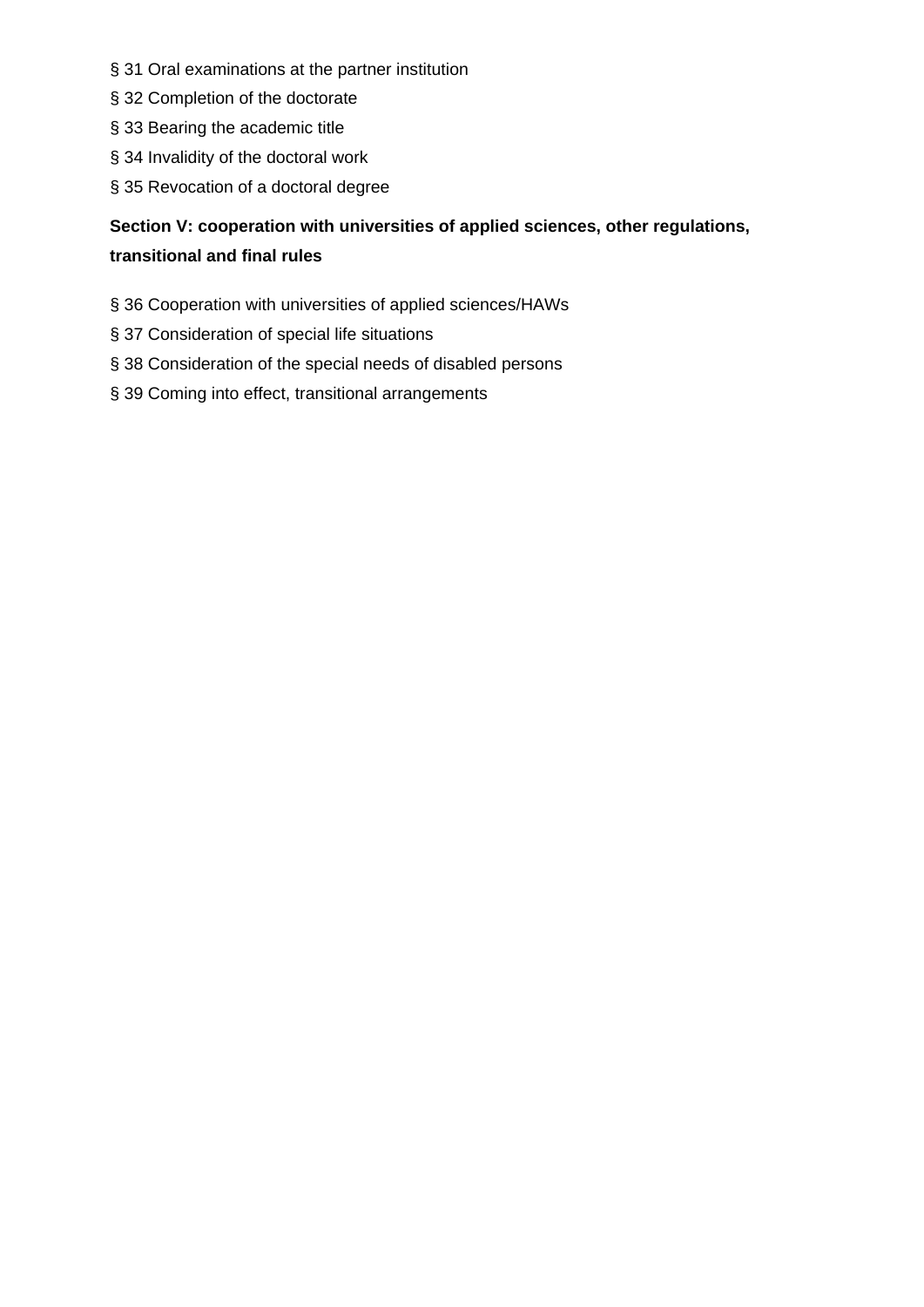### **Preamble**

The Faculty of Law, Business and Economics at the University of Bayreuth supports research and early-career scholars by conducting doctoral processes: the faculty considers itself committed to national and international standards for quality assurance and aims to further expand this by collaboration of and cooperation with university instructors, doctoral students, the faculty and university. A doctorate at the Faculty of Law, Business and Economics is carried out within the framework of qualified supervisory relationships which ensure the support of the academic work and external transparency.

#### **Section I:**

### **General Regulations**

### **§ 1 Doctoral degrees**

- $(1)$  1The University of Bayreuth, through the Faculty of Law, Business and Economics, awards the academic degree *Doktor der Rechte* (Dr. jur.) and a *Doktor der Wirtschaftswissenschaft* (Dr. rer. pol.). 2The doctoral degree may also be awarded in cooperation with a foreign university or faculty on the basis of a doctoral process implemented in accordance with § 23 ff. 3The degree can be awarded either as *Doktor* or *Doktorin*. 4The abbreviated form remains unchanged.
- (2) 1Pursuant to Art. 64 para. 1 of the Bavarian Higher Education Act (BayHSchG), the doctorate serves as proof of an independent academic achievement which must considerably exceed the examination achievements required for acceptance to the doctorate in §§ 5 para. 1 and 2 and 6 para. 1 and 2. 2The Dr. jur. programme requires doctoral work with a focus on the field of law, and the Dr. rer.pol. programme requires doctoral work with a focus on economics. 3The doctoral thesis consists of an academic work written by the applicant (dissertation) and an oral examination (colloquium).
- (3) 1In accordance with §§ 20 ff, the University of Bayreuth awards the degree of *Doktor der Rechte ehrenhalber* (Dr. jur. h.c.) and the degree of *Doktor der Wirtschaftswissenschaft ehrenhalber* (Dr. rer. pol. h.c.) through the Faculty of Law, Business and Economics. 2It thus recognizes outstanding scientific achievement or other special achievements of an intangible nature related to law and economics. 3Paragraph 1 sentences 3 and 4 apply *mutatis mutandis*.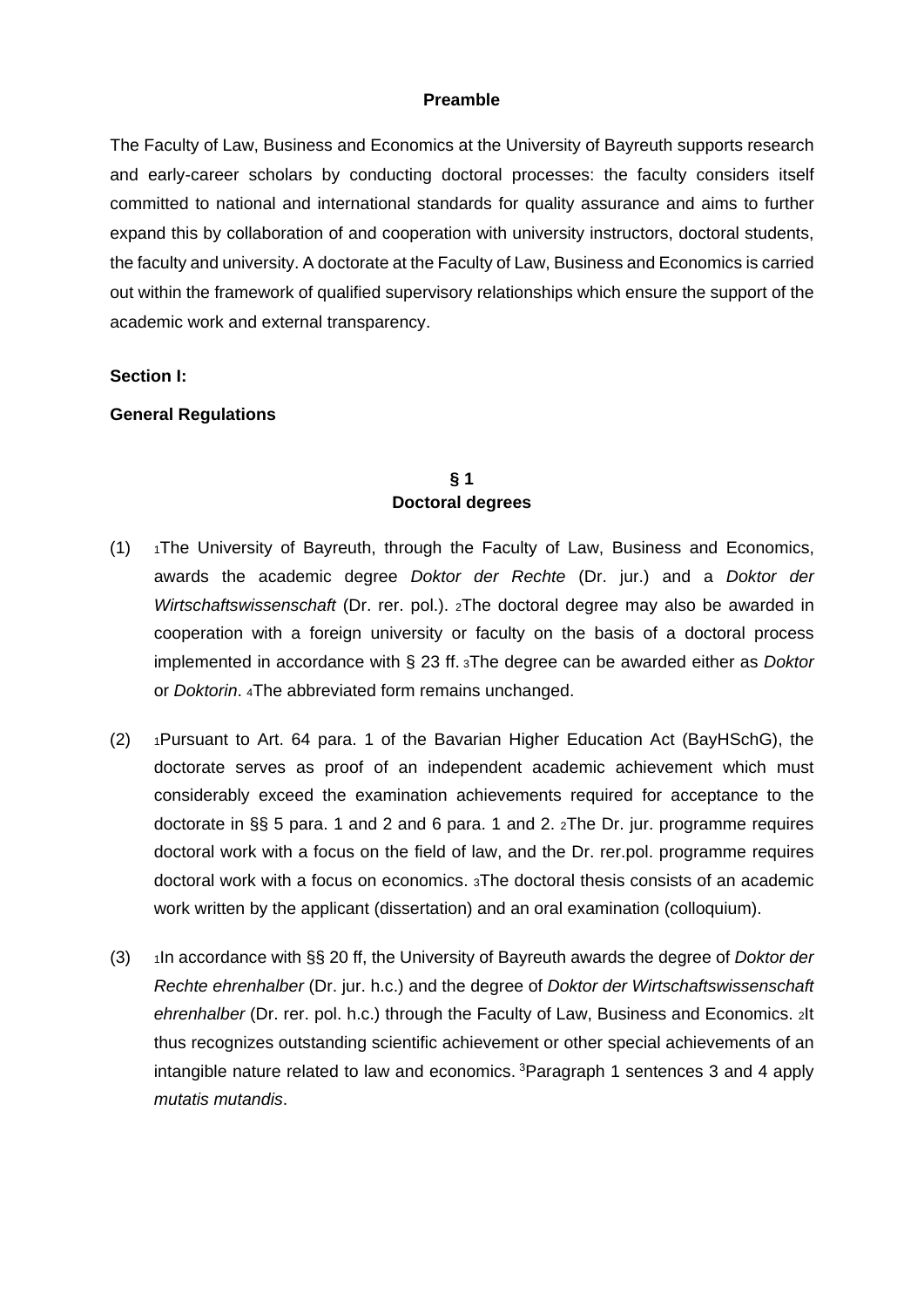### **§ 2 Examination authorisation and responsibilities**

- (1) 1Authorised examiners according to these doctoral regulations are the university instructors in the sense of article 2 para. 3 sentence 1 BayHSchPG as well as professors relieved of duty and retired professors. 2Examination achievements in the area of law are generally assessed by university instructors of law, examination achievements in the field of economics are generally assessed by university instructors of economics.
- $(2)$  1The Dean is responsible for the decisions pertaining to the doctoral process, unless otherwise stated in these doctoral regulations. 2Appeals against decisions of the Dean and the board of examiners can be submitted to the doctoral committee. 3Administrative court action remains unaffected.
- (3) Concerning exclusion due to personal involvement, article 41 para. 2 BayHSchG applies.

# **§ 3 The doctoral committee**

- $(1)$  1The doctoral committee establishes guidelines for quality assurance in the area of scientific requirements and grading. 2It will be informed of ongoing doctoral processes, supervises powers exercised by the Dean and reports annually to the Faculty Council on the development of the doctoral system.
- (2)  $\rightarrow$  1The doctoral committee is directed by the Vice Dean as chairman. 2The committee also consists of two professors of law, two professors of economics, as well as a non-voting doctoral candidate. 3The Dean may not be a member of the doctoral committee. 4The members of the doctoral committee according to sentence 2 and, as substitute representatives for each voting member, a professor of law and a professor of economics, are elected for a period of five years by the faculty. 5Re-election is permissible. 6The voting members of the doctoral committee elect a vice chairman from the members of the committee.
- (3) The doctoral committee convenes at least once a semester. 2The doctoral committee has a quorum if all members have been duly invited and the majority of members are present and entitled to vote. 3They act by a majority of the votes cast. 4Abstaining from voting, secret voting and transferring of voting rights are not permitted. 5In the case of a tie vote, the chairman has the casting vote.
- (4) 1The decisions of the doctoral committee are to be communicated to the candidates in writing. 2Decisions adversely affecting the candidate are to include a rationale along with information on their right to appeal.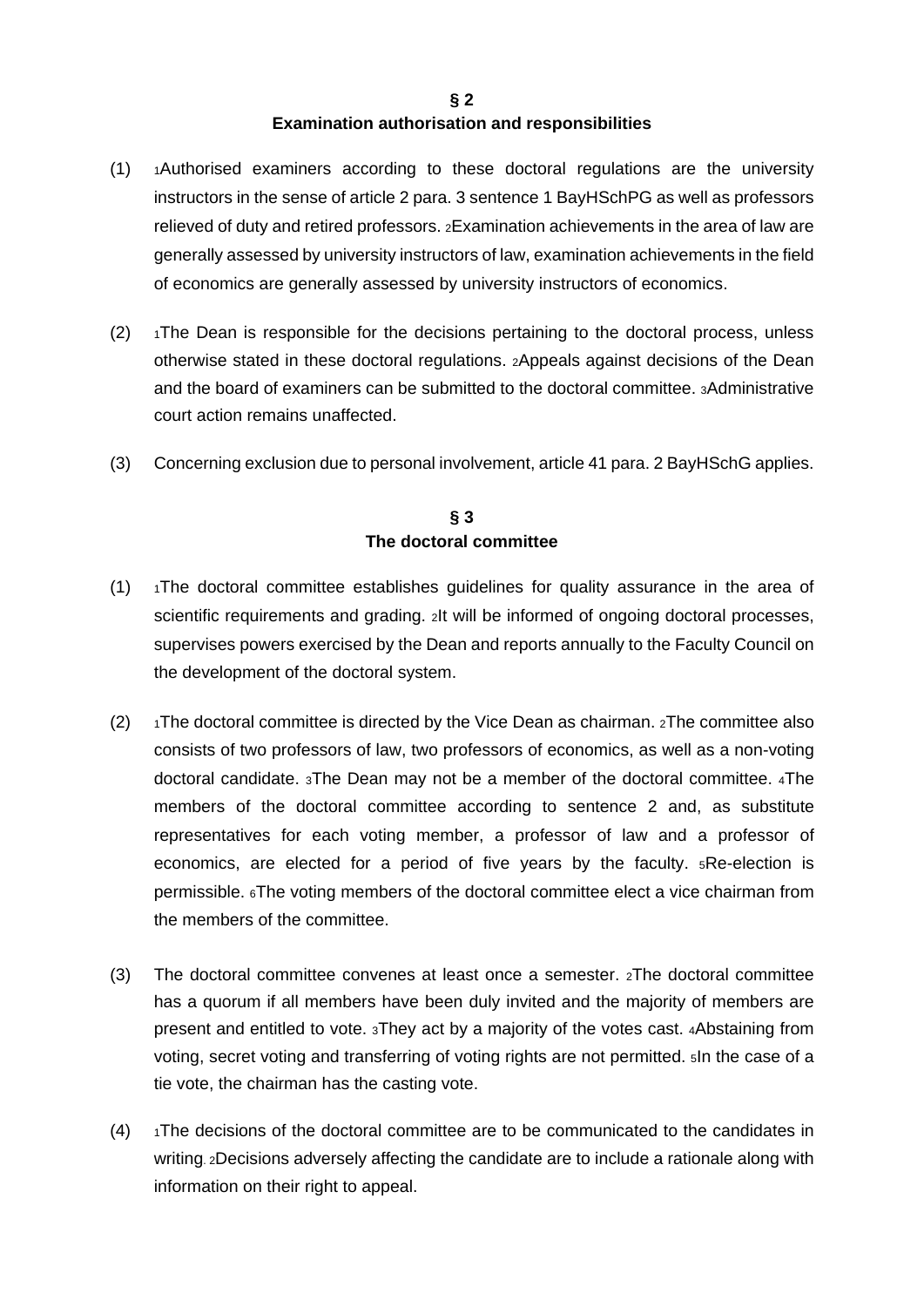### **Section II:**

### **The ordinary doctorate**

#### **§ 4 Admission to a doctorate, requirements for admission to the doctoral examination process, statistical requirements**

- (1) Admission to a doctorate presupposes:
	- 1. That the applicant has concluded a supervision agreement under the terms of § 7 sentence 3 with an instructor authorised to administer examinations in accordance with § 2 sentence 1; there is no entitlement to a supervision agreement.
	- 2. That the candidate has not definitively failed this or an equivalent doctoral examination.
	- 3. That the candidate has not proved himself/herself unworthy of bearing a doctoral title due to his/her conduct.
- $(2)$  1The application for acceptance of a doctorate must be submitted in writing to the Dean. 2The application must be accompanied by the documents required to prove the acceptance requirements specified in para. 1 no. 1 and § 5 and § 6 are met and a declaration by the applicant that he or she has not already been accepted for doctoral studies at another university or another doctoral institute of the University of Bayreuth in the same subject.
- (3) For applicants who have been accepted by a newly appointed faculty member at the university to which they belonged before their appointment to the University of Bayreuth, the Dean may declare the admission requirements of the other university to be fully or partially applicable.
- (4) The application is accompanied by an online registration as an applicant at the faculty.
- (5) The doctorate begins when the faculty receives written confirmation of acceptance of the doctorate.
- $(6)$  1With the application for acceptance to a doctorate, the doctoral institute of the University of Bayreuth will collect personal data from the doctoral candidate in accordance with the survey features regulated in § 5 of the HStatG in order to implement the survey obligations of the university regulated in the University Statistics Act (HStatG) in the currently valid version, data which is automatically stored and processed for the fulfilment of legal tasks and for the purposes of legislation and planning in the higher education sector in accordance with § 1 (1) 1 and 2 of the Higher Education Statistics Act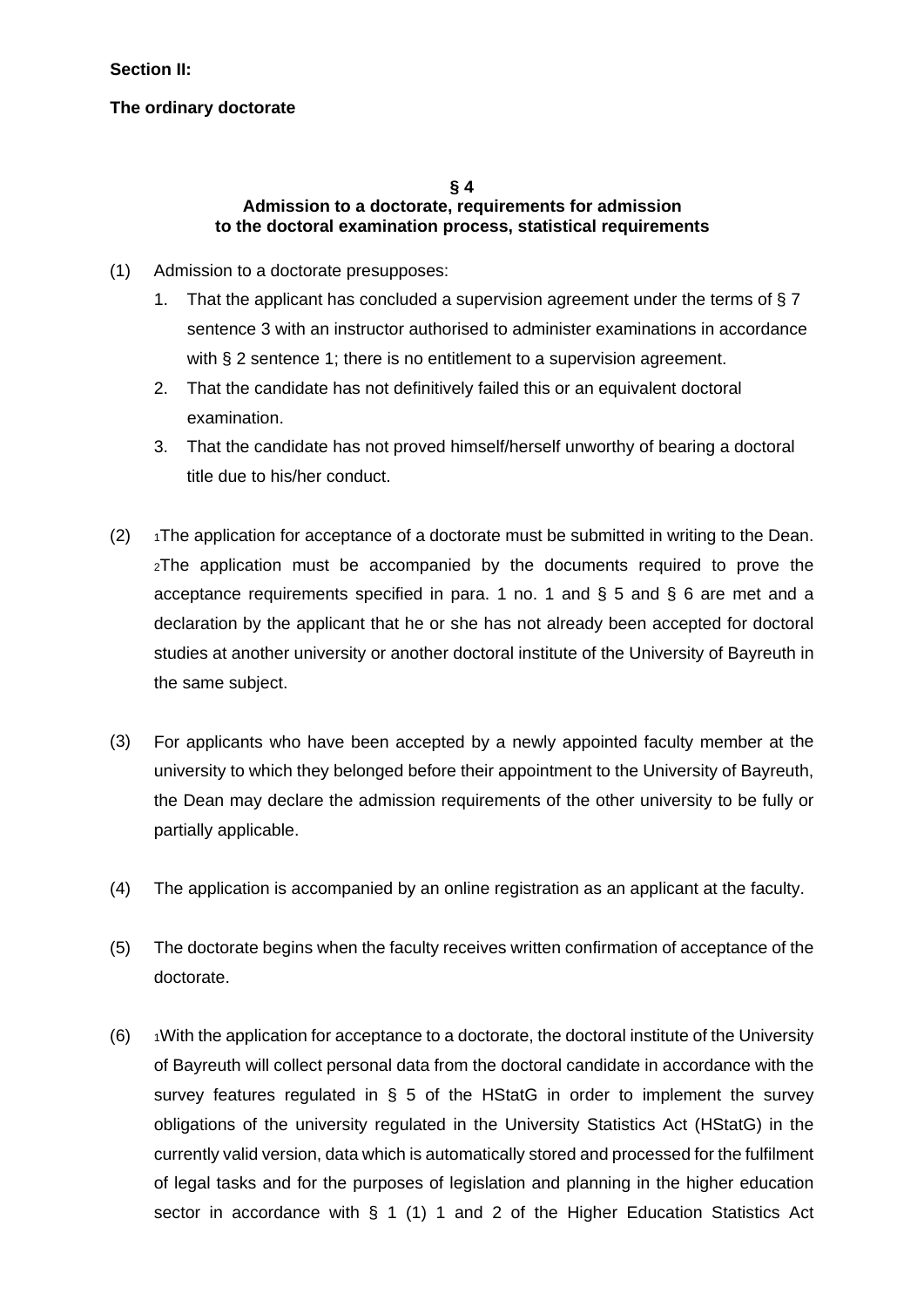(Hochschulstatistikgesetz). 2In this respect, the applicant is obligated to cooperate and to provide personal data (Art. 10 para. 2 sentence 3 BayHSchG). 3Regular transmission or dissemination to the Bavarian State Statistical Office is based on the survey characteristics of the Higher Education Statistics Act of 2 November 1990 and the university administration for the purpose of presenting higher education statistics. 4The use and processing of personal data is subject to the requirements of Art. 10 BayHSchG.

- (7) Additional requirements for admission to the doctoral examination process under the terms of § 8 are as follows:
	- 1. submission of a dissertation
	- 2. that the dissertation has not yet been submitted towards an academic degree
	- 3. that the applicant has not and will not make use of any commercial doctoral consultants or agents.
- (8) The provisions of paras. 2, 4 6 and § 8 sentence 2 no. 1 apply only to applicants accepted after the commencement of the present regulations.

# **§ 5 Special requirements for admission to the doctorate in law**

- $(1)$  1For the doctorate in law, the candidate is additionally required to have taken the state examination (first examination within the sense of § 5 para. 1 Law on Judges (DRiG)) or the assessor examination (second state examination within the sense of  $\S$  5 para. 1 DRiG) or an equivalent university law degree in the Federal Republic of Germany with at least "fully satisfactory" or a grade that corresponds to the rating "fully satisfactory" within the sense of the Bavarian legal education and examination regulations. 2A university degree in law from abroad can be recognized as a doctoral requirement according to sentence 1 if
	- 1. according to its type, and with regard to the grade achieved, it corresponds to an examination passed with "fully satisfactory" within the sense of the Bavarian legal education and examination regulations as given in sentence 1 or if
	- 2. the degree of Master of Law (LL.M.) was attained with a minimum overall grade of "magna cum laude" or a comparable overall grade at the University of Bayreuth or another German university.
- (2) Notwithstanding para. 1, as an exception, the Dean can allow a candidate to undertake a law doctorate if
	- 1. the candidate has passed an examination within the sense of para. 1
		- a) with at least 8 points and
		- b) has done work in two seminars, which have been graded as "good"; out of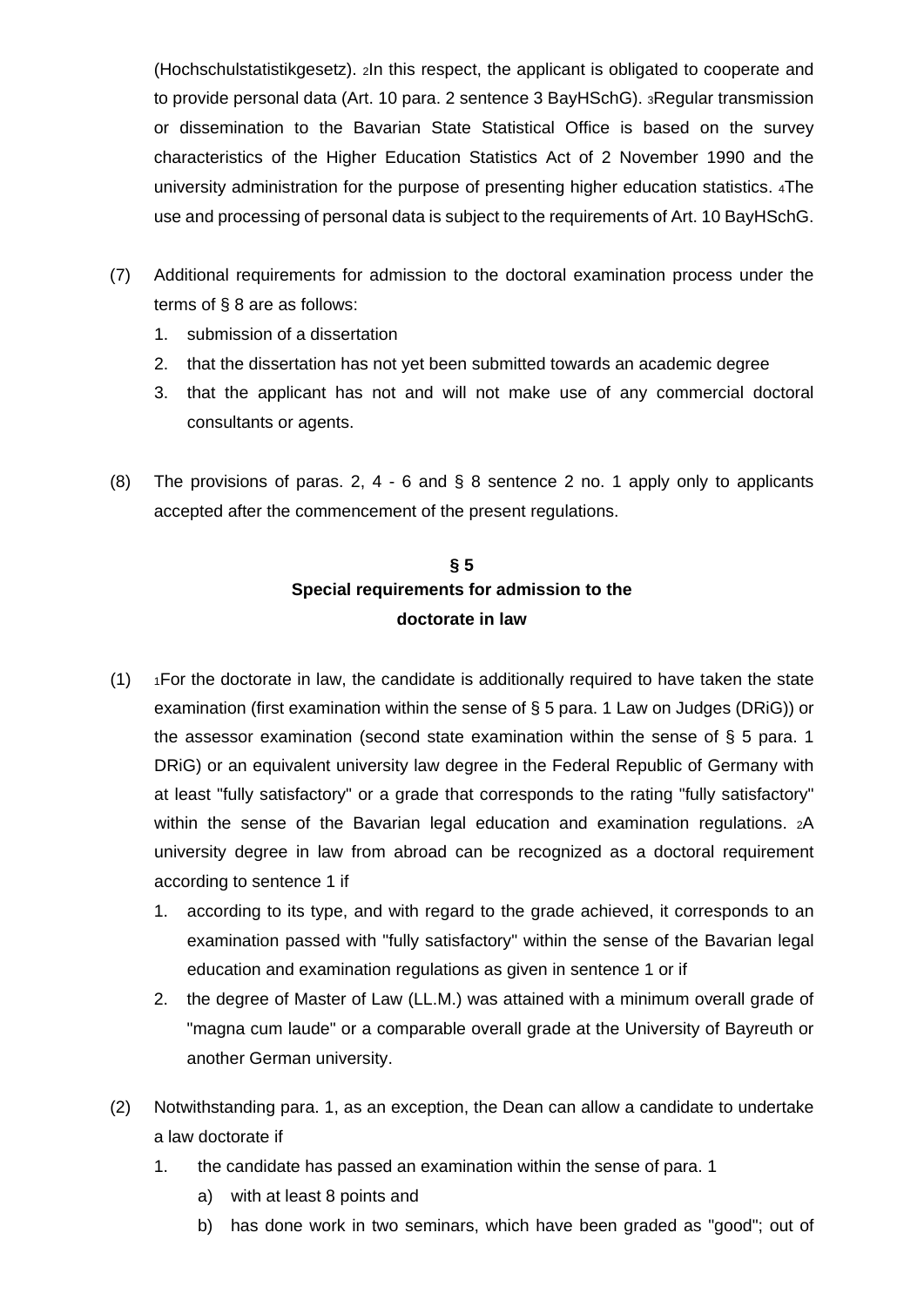these seminar achievements, at least one must have been completed at the Faculty of Law, Business and Economics of the University of Bayreuth for an instructor authorised to examine other than the supervisor of the dissertation.

- or
- 2. the candidate who has no law degree within the sense of para. 1 or no. 1
	- a) has done an exam, the grading of which corresponds to "fully satisfactory" within the sense of the Bavarian legal education and examination regulations and that entitles him/her to do a doctorate in his subject, and
	- b) the dissertation deals with a boundary area between his/her subject and the subject law, and
	- c) two instructors of the faculty authorised to administer examinations support the doctorate and one of them takes on the supervision of the dissertation.
- (3) 1Regarding the question of equivalence of examinations and examination grades according to paras. 1 and 2, the Dean decides, in compliance with article 63 para. 1 BayHSchG. 2In foreign examination and examination grades he should take into consideration the decisions of equivalency agreements approved by the Standing Conference of the Ministers of Education and Cultural Affairs and the German Rectors' Conference. 3In addition, advice from the Central Office for Foreign Education can be sought.

### **§ 6 Special requirements for admission to the economics doctorate**

- $(1)$  1For the doctorate in economics, the candidate is additionally required to have passed a master's examination in economics at a university, a comparable master's examination at a university of applied sciences, the state examination for teaching at secondary schools (*Gymnasien*) with a specialisation in economics, or has a comparable degree with a grade of at least "good" or an equivalent assessment from a higher education institution. 2§ 5 para. 3 applies accordingly.
- (2) Notwithstanding para. 1, as an exception, the Dean can admit a candidate to an economics doctorate if
	- 1. the candidate has passed an examination within the sense of para. 1
		- a) with a grade that is not below "satisfactory" or is equivalent to this grade level, and
		- b) has done work in two seminars at the Faculty of Law, Business and Economics of the University of Bayreuth, which were graded as "good"; out of these seminar achievements, at least one must have been completed for an instructor authorised to administer examinations other than the supervisor of the dissertation.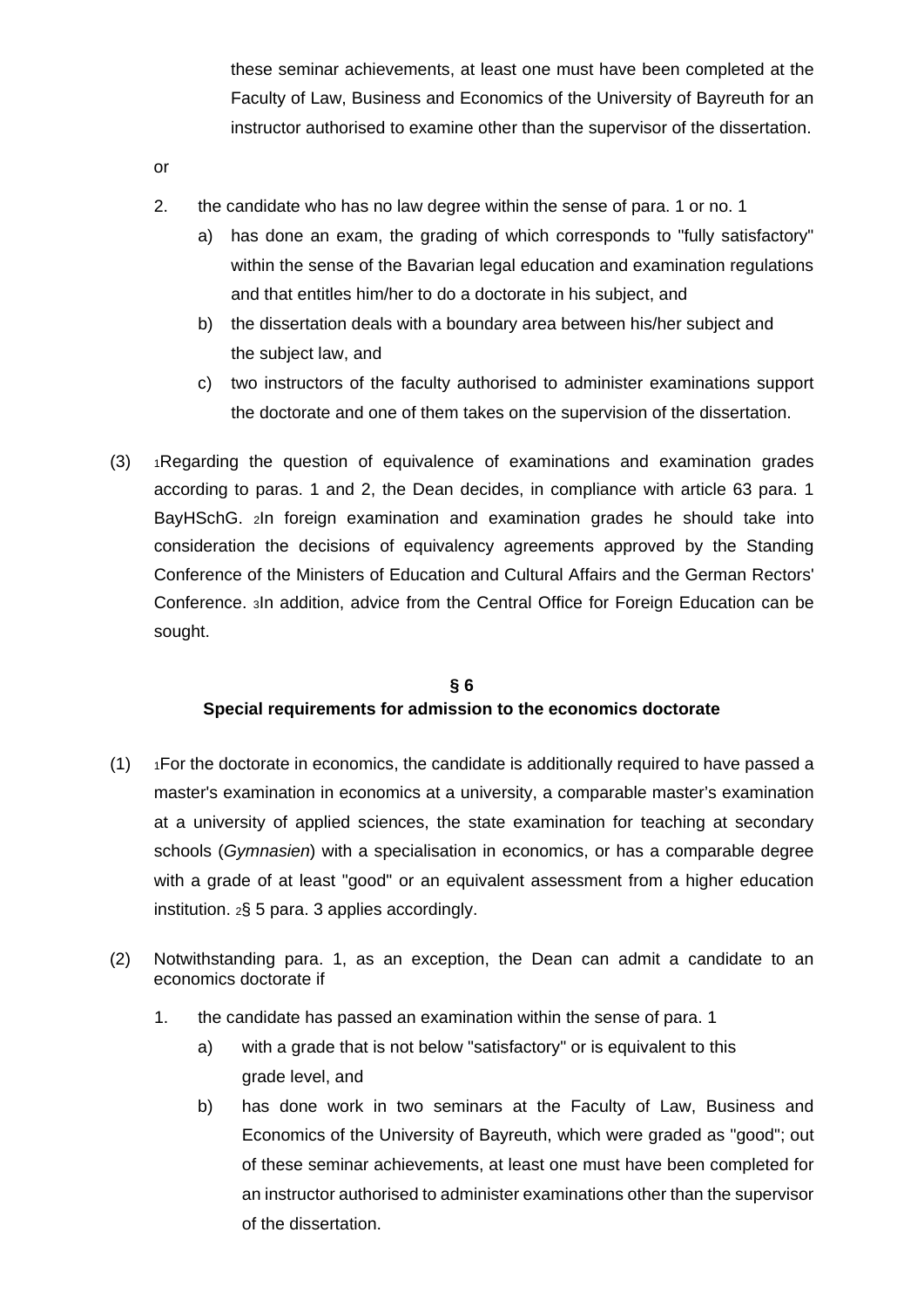- 2. the candidate who cannot evidence any economics examination within the sense of para. 1 or no. 1,
	- a) has passed an examination with a grade that
		- is not below "good" or a grade level corresponding to this, or
		- not lower than "satisfactory" or a grade level corresponding to this, and the candidate has done work in two seminars of the Faculty of Law, Business and Economics at the University of Bayreuth, which were graded with at least "good"; out of these seminar achievements, at least one must have been completed for an instructor authorised to examine other that the supervisor of the dissertation.
	- b) the dissertation deals with a boundary area between his/her subject and economics, and
	- c) a supervision agreement exists,
		- which was signed by two professors authorised to examine,
		- the targeted requirements (e.g. by participating in appropriate seminars) containing the aim of acquiring scientific and methodological competencies, which meet the quality standards of an economics doctorate suffice and
		- which was approved by the doctoral committee.
- or
- 3. the candidate has earned a *Diplom* degree in economics at a university of applied sciences (or a corresponding examination) with an examination grade of 1,7 or better and a supervision agreement exists,
	- a) which was signed by two professors authorised to examine,
	- b) the targeted requirements (e.g. by participating in appropriate seminars) containing the aim of acquiring scientific and methodological competencies that meet the quality standards of an economics doctorate suffice and
	- c) which was approved by the doctoral committee.

# **§ 7 Supervision, supervision agreement, dissertation**

- $(1)$  1The dissertation must be the candidate's own independent scientific achievement and contribute to the solution of scientific issues. 2It should lead to new scientific knowledge. 3The work will be supervised by a person authorised to examine (doctoral relationship).
- (2)  $\rightarrow$  1Those authorised to supervise dissertations (establishment of the doctoral relationship) are professors, professors relieved of duty, retired professors, "extraordinarius" professors, and *Privatdozenten* of the Faculty of Law, Business and Economics. 2The doctoral committee may permit, at the request of the doctoral candidate, that the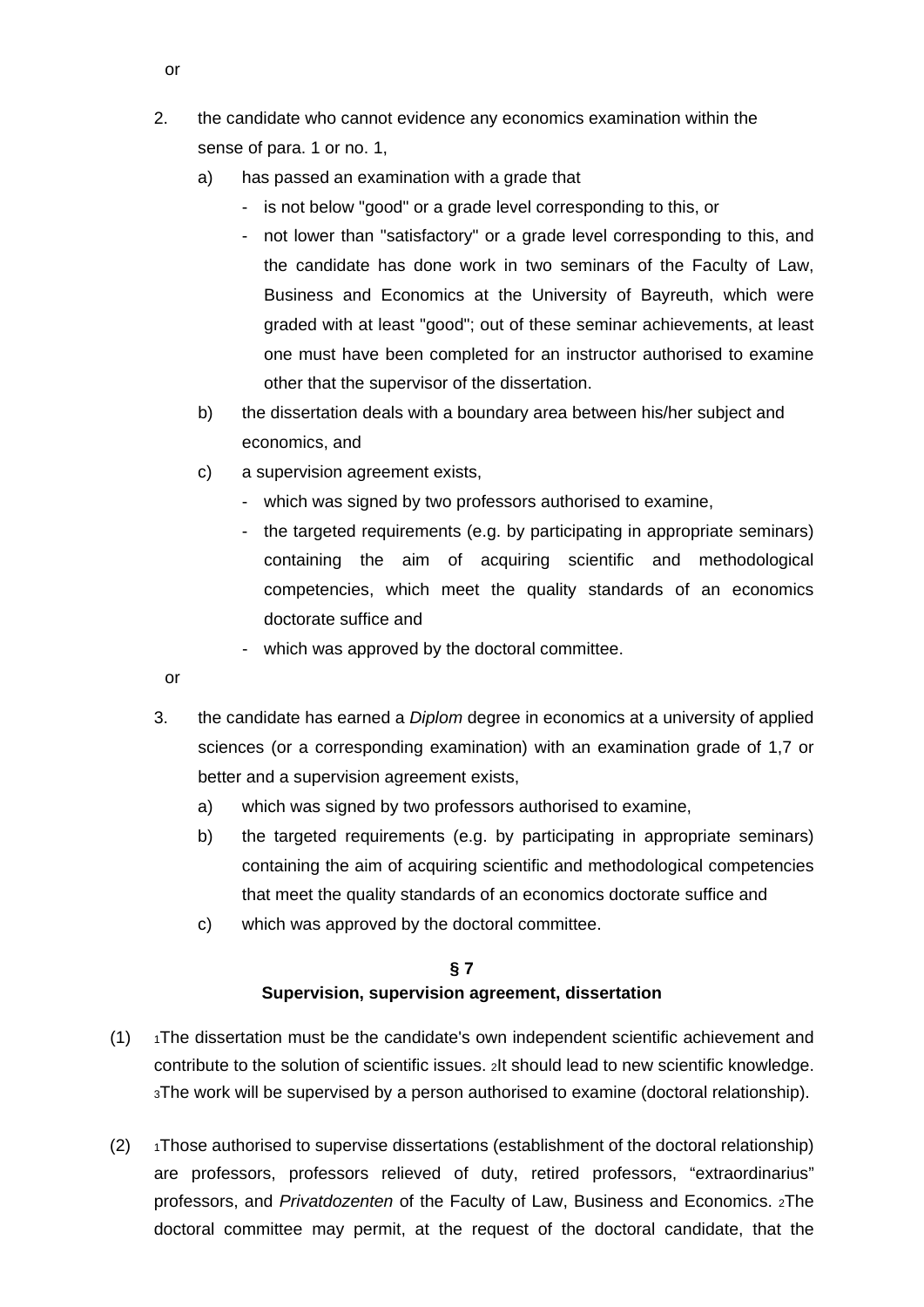dissertation will be supervised by a university instructor from another faculty of the university or a university instructor of another university, if the topic of the dissertation has a significant relevance to the specific field represented by the respective university instructor. 3If the dissertation is prepared as part of a graduate school or a doctoral programme, the supervision is governed by its regulations; the admission requirements of the present regulations remain unaffected by this.

- (3)  $\rightarrow$  1The supervisor of the dissertation and the candidate record the key points of the supervision conditions at the beginning of the supervision in a written agreement (supervision agreement); guidelines for the content of these are drawn up by the doctoral committee. 2The supervisor advises the candidate on the issue of obtaining a binding interim decision according to § 9 para. 4. 3The supervisor informs the doctoral committee on the establishment of the doctoral relationship and passes on the supervision agreement.
- $(4)$  1The dissertation must be submitted in typescript; it must be bound or stapled and paginated and also contain a table of contents and a summary which provides information on the problem and results. 2The literature used as well as other resources are to be fully specified; all passages taken either verbatim or in adapted form from publications are to be indicated as such. 3The dissertation must also be provided in electronic form to make it accessible for a separate review to faculty members authorised to examine in accordance with detailed rules of the doctoral committee. 4The review must respect copyright and data privacy.
- $(5)$  1The dissertation must be written in German, or, with the approval of the supervisor, in English. 2The Dean can permit the candidate to submit it in a language other than German. 3In the case of sentence 2 a detailed summary in German is to be included.

# **§ 8 Application for admission to a doctorate**

1The admission to a doctoral process is to be applied for in writing to the Dean. 2The application must include:

- 1. confirmation of acceptance to the doctorate provided by the faculty;
- 2. three identical copies of the dissertation;
- 3. a curriculum vitae of the candidate which provides information in particular about the educational background;
- 4. an official certificate of good conduct. In the case of foreigners, evidence that is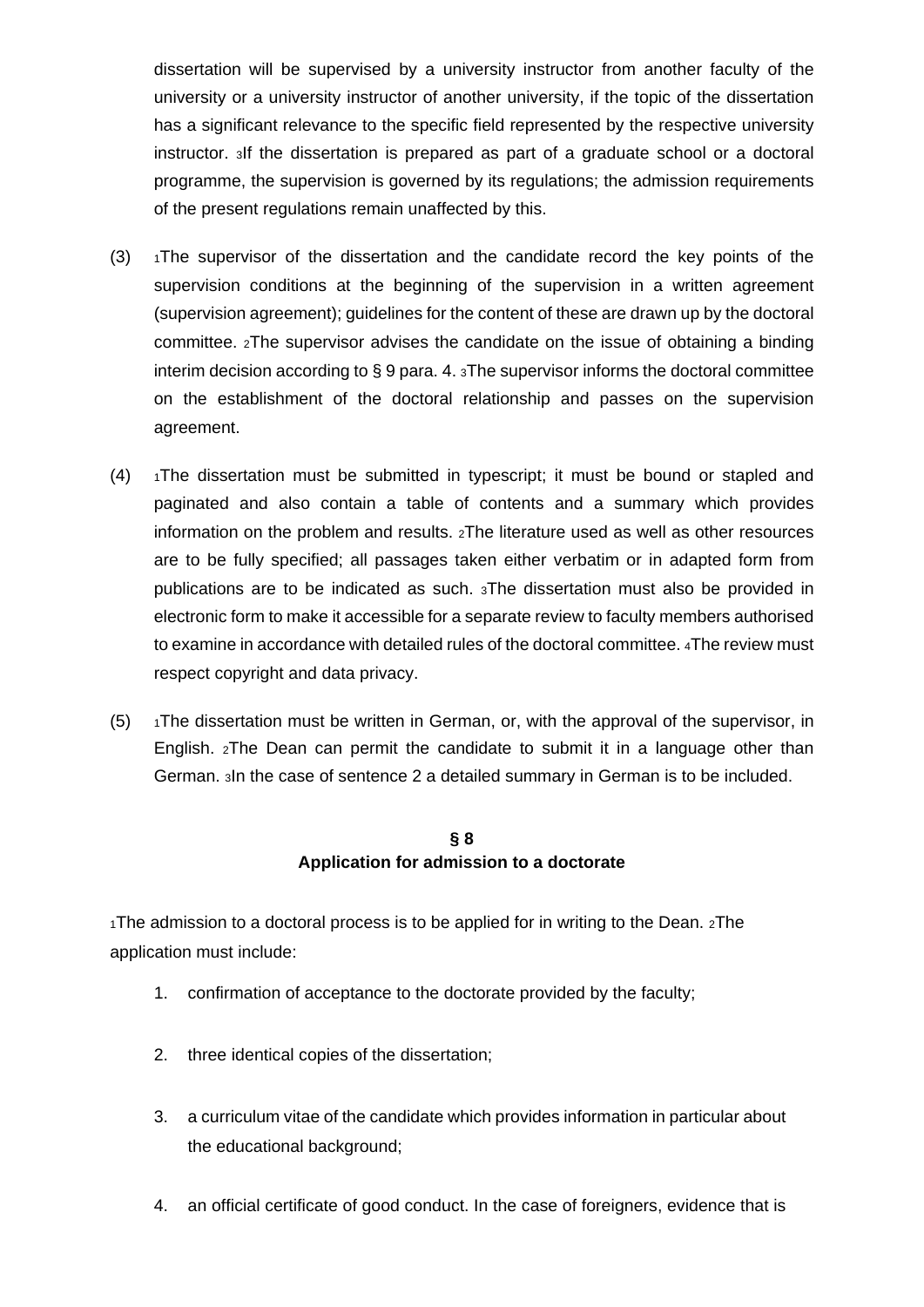recognised as equivalent by the University of Bayreuth must be submitted. This can be an extract from the criminal record of the home country, a certificate of good conduct or a comparable document. This can be waived for members of the University of Bayreuth. A statement of the candidate as to whether investigation or criminal proceedings for a crime or deliberate offence by him/her are pending or if he/she has been convicted or served a prison sentence for such an offence;

- 5. an affidavit from the candidate that he/she has undertaken the work independently and has used no sources and aids other than those stated (article 64 para. 1 sentence 6 BayHSchG); a statement that he/she has not already submitted the dissertation to obtain an academic degree; a statement that he/she has not already definitively failed this or a similar doctoral examination;
- 6. the supervision agreement;
- 7. a statement by the candidate that he/she has not made, nor will make use of any commercial doctoral consultants or agents;
- 8. the electronic version of the dissertation according to § 7 para. 4 sentence 3 and a declaration of consent from the candidate that the electronic version of the dissertation may be subjected to a separate review while respecting his/her copyright and data privacy;
- 9. a declaration of consent from the candidate that in the event of suspected scientific misconduct, investigations can take place by the internal university bodies of scientific self-regulation.

### **§ 9 Decision on admission to a doctorate and the doctoral examination process, cancellation policy**

- (1) Admission is not granted if the admission requirements in § 4 paragraphs 1, 5 or 6 are not fulfilled.
- (2) Admission to the doctoral examination process can be denied if
	- 1. no instructor authorised to examine has agreed to be responsible for the assessment of the dissertation or
	- 2. the documents required in  $\S$  8 are not available or are incomplete.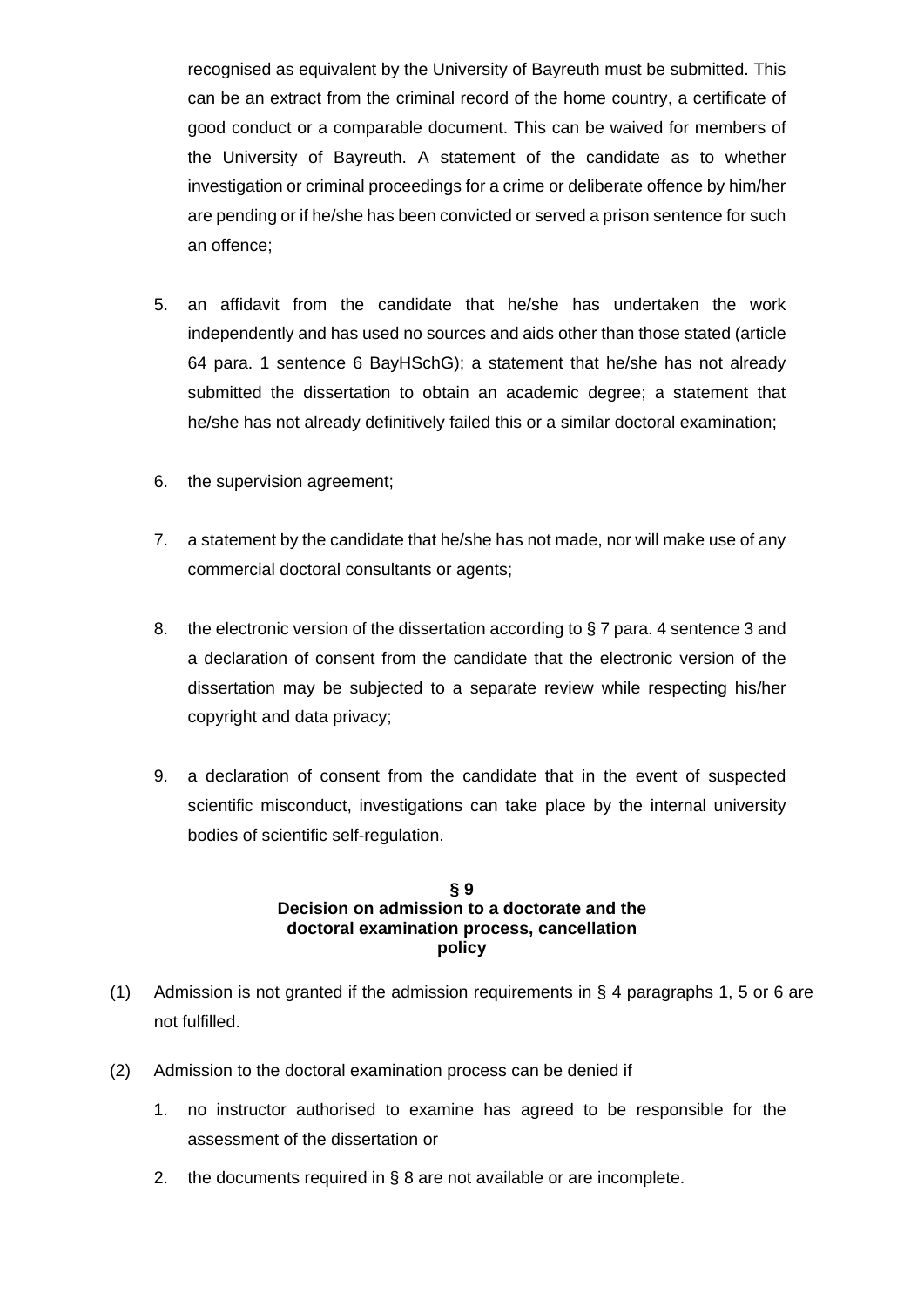- (3) Admission to the doctoral examination process must be denied if
	- 1. admission to the doctorate has not been granted or
	- 2. the candidate has proven himself/herself unworthy of bearing the doctoral title due to his/her conduct.
- (4) At the request of the applicant, the Dean must make a binding partial decision on the special acceptance requirements in accordance with § 5 or § 6.
- $(5)$  1The Dean should decide in writing on the candidate's application for admission to a doctorate or to the doctoral examination process within one month of receiving it. 2In calculating this period of one month, the teaching-free time is not included. 3§ 3 para. 4 sentence 2 applies accordingly.
- $(6)$  1The doctoral candidate may withdraw from the doctorate at any time if no application for admission to the doctoral examination process has yet been submitted. 2If he or she withdraws from the doctoral examination before receiving a negative decision on admission to the doctoral examination process, the dissertation is deemed not to have been submitted. 3If the doctoral candidate withdraws the application for admission after he or she has received a negative decision on the dissertation or after he or she has started the oral examination, the doctoral examination process is deemed to have ended without success. 4The Dean of the doctoral student shall issue a written decision on this matter, which must be substantiated and accompanied by instructions on the candidate's right to appeal. 5Resignation from the doctorate in accordance with sentences 1 to 3 is to be made by request to the Dean.
- (7) On request, the Dean, can already take the decision to carry out a joint process in accordance with §§ 23 ff. before submission of the dissertation.

# **§ 10 Reporting on the dissertation**

- (1) 1Following the admission, the Dean appoints two commentators to report on the dissertation out of which one must be an active "Ordinarius" professor of the faculty. 2The supervisor of the work is usually a commentator; this also applies if the supervisor has, in the meantime, been appointed to another university. 3The Dean can appoint, as second or additional commentators, examiners from other faculties of the University of Bayreuth or other scientific higher education institutions as long as they meet the qualification requirements specified in Art. 62 para. 1 BayHSchG in conjunction with § 4 HSchPrüferV. 4The doctoral committee is informed of the appointment of commentators.
- $(2)$  1Each commentator submits a written report on the dissertation within a reasonable time, if possible, within three months, and proposes the acceptance, return for improvement or rejection of the dissertation to the Dean. 2The commentator can also impose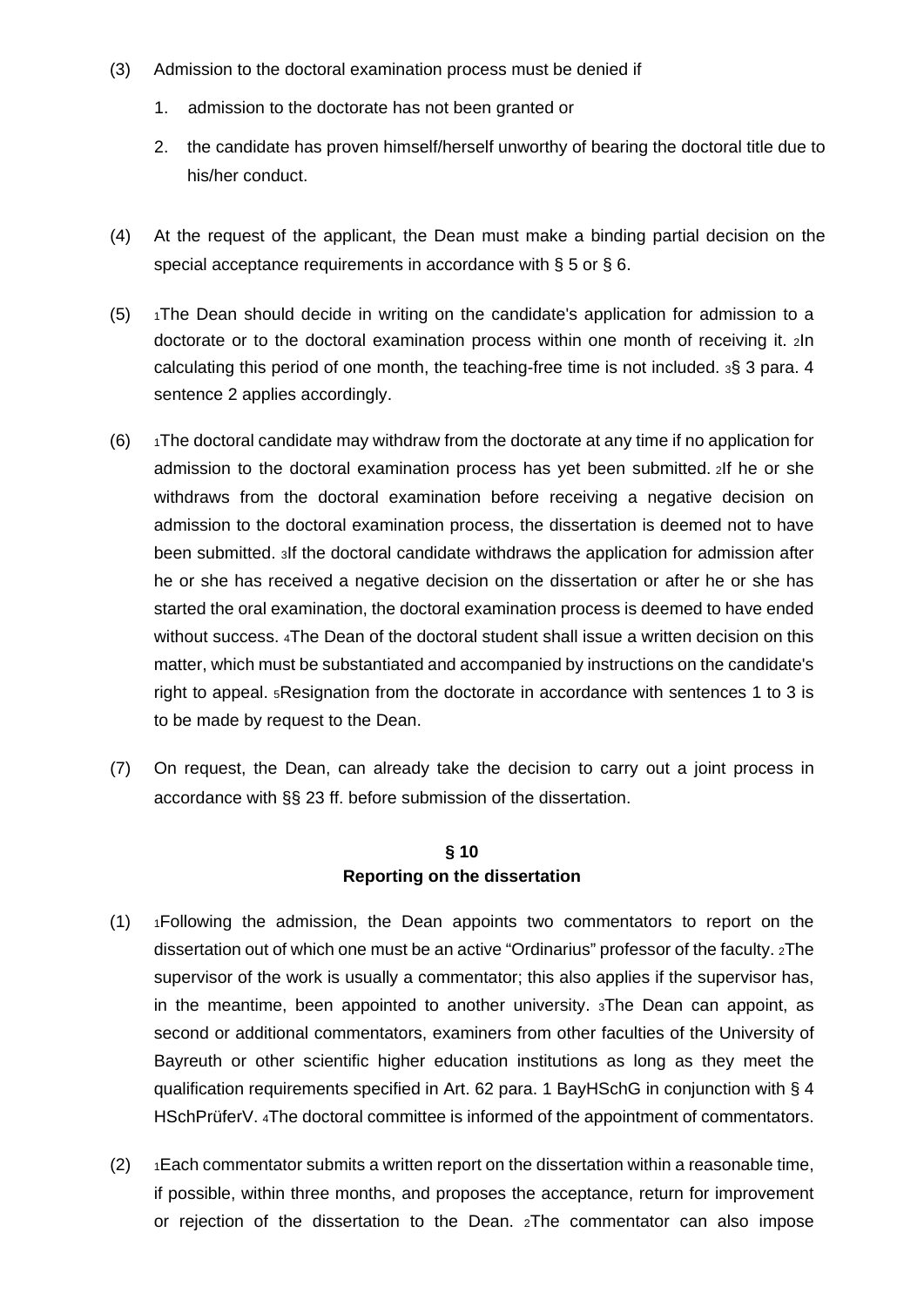requirements, to improve the work, that must be met before publication in accordance with § 17 para. 1. 3The admission request is to be connected with a grade proposal according to the following scale:

| summa cum laude | $= 0 =$ | an achievement of outstanding excellence              |
|-----------------|---------|-------------------------------------------------------|
| magna cum laude | $= 1 =$ | an especially commendable achievement;                |
| cum laude       | $= 2 =$ | an achievement above average;                         |
| satis bene      | $= 3 =$ | an achievement that meets average requirements        |
| rite            | $= 4 =$ | a performance that meets average requirements despite |
|                 |         | its shortcomings;                                     |
| insufficienter  | $= 5 =$ | an achievement with considerable shortcomings, as a   |
|                 |         | whole unusable.                                       |

4The Dean passes on a copy of the report to the doctoral committee.

- (3)  $\rightarrow$  1The Dean appoints a third commentator when the two commentators differ in their proposed grades by more than one grade, or when the one commentator proposes rejecting the dissertation or one commentator requests the appointment of a further commentator. 2A third commentator is also appointed if the doctoral committee has required this in its guidelines for quality assurance in the area of grading. 3The doctoral committee itself, up until the acceptance of the dissertation, can also appoint up to two further assessors if it deems it necessary to ensure a proper assessment.
- $(4)$  1The Dean can return the dissertation to the candidate to improve it; he must do so if one of the commentators calls for the return of the work for improvement. 2The reworked dissertation is to be submitted within one year. 3The Dean may extend the deadline, in exceptional cases where the candidate is able to prove that he/she was not responsible, at the request of the applicant and after consulting the supervisor, by a maximum of one year. 4If the dissertation is not submitted on time, it shall be deemed rejected. 5A reworked dissertation must be assessed according to the circumstances and knowledge at the time of resubmission.
- (5) The work is rejected and the process is terminated when both commentators or one appointed in accordance with paragraph 3 propose the rejection of the work.
- (6) The doctoral examination process cannot be repeated.

# **§ 11 Inspection of the dissertation**

- $(1)$  1The dissertation and the reports are available over the course of two weeks in the Office of the Dean for inspection for faculty members authorised to examine. 2The Dean announces the beginning of the display period and the proposal of the commentators.
- (2) Opinions of faculty members authorised to examine can be submitted within one month, as long as notice has been given of the submission of the opinion within the display period according to para. 1 sentence 1 of this regulation.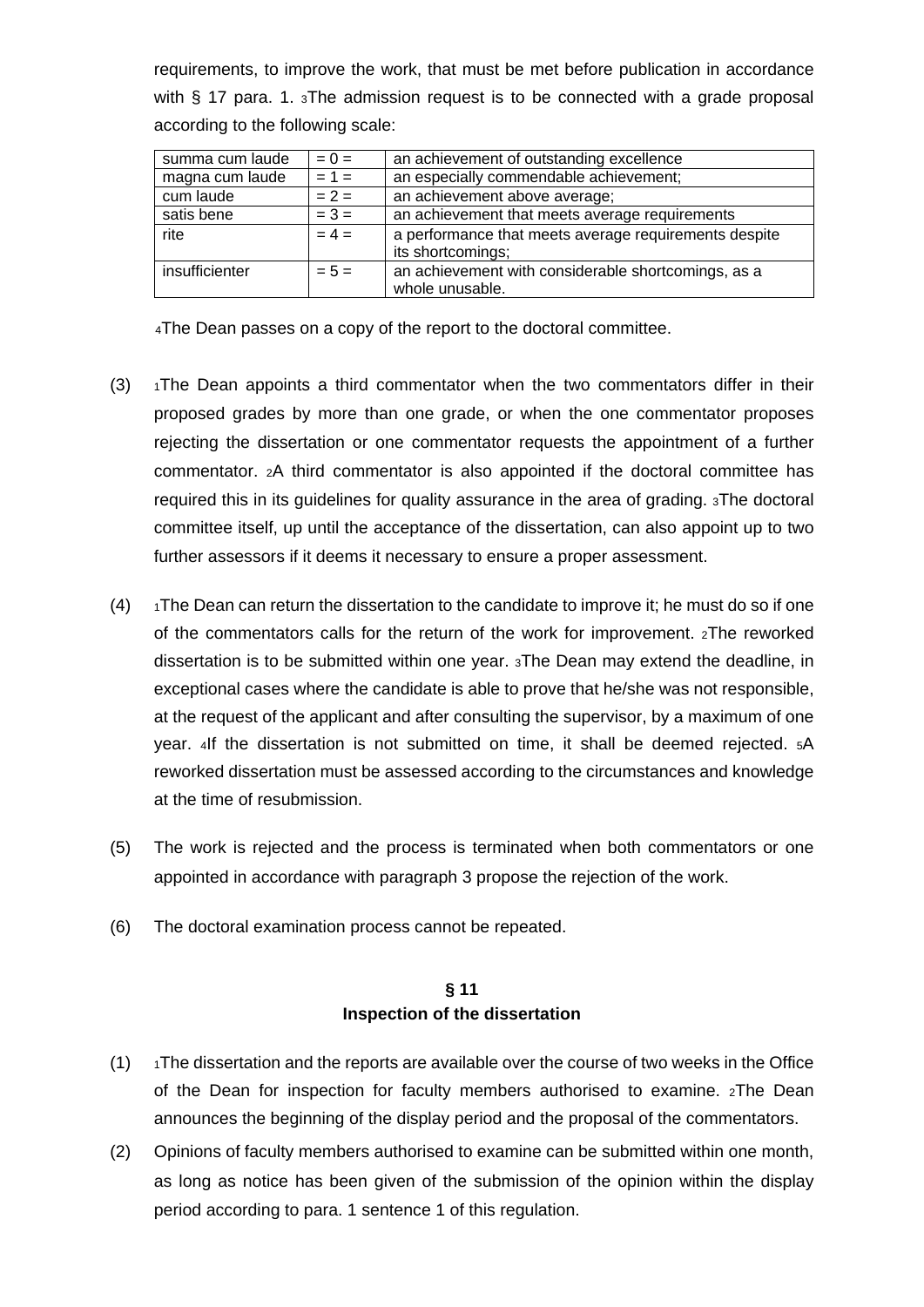#### **§ 12 Decision on the acceptance of the dissertation**

- $(1)$  1The overall grade of the dissertation is calculated from the arithmetic mean of the grades proposed by the commentators. 2It is determined by the Dean. 3When written comments according to § 11 para. 2 have been submitted, the doctoral committee decides; this may – in particular taking into account the written comments – differ by half a grade level from the arithmetic mean.
- (2) The acceptance or rejection of the dissertation is to be communicated to the candidate in writing. § 3 para. 4 sentence 2 applies accordingly.
- (3) A printed copy of the dissertation and the electronic version of the dissertation as well as the reports of the commentators are to be archived.

### **§ 13 Board of examiners for the colloquium**

- (1) 1After a reasonable period after acceptance of the dissertation, a scientific colloquium takes place in front of the board of examiners. 2The board of examiners consists of:
	- 1. a professor of the faculty authorised to examine as chairman;
	- 2. the supervisor;
	- 3. an instructor authorised to examine who is also usually a commentator.

3If other commentators were appointed, they can participate as additional examiners.

- (2) If the supervisor is prevented from taking part in the colloquium, another instructor authorised to examine is appointed as a member of the board of examiners; they must belong to the Faculty of Law, Business and Economics.
- (3) The members of the board of examiners according to para. 1 nos. 1, 3 and para. 2 are appointed by the Dean.
- (4) § 2 para. 2 and 3 and § 3 para. 3 and 4 apply accordingly.

#### **§ 14 Colloquium**

 $(1)$  1The colloquium is a collegial individual examination. 2It begins with a presentation of the dissertation in the form of a short presentation followed by scientific debate, which is focused primarily on the fundamentals and theories of the dissertation as well as problems that are factually or methodically associated with the dissertation. 3The scientific debate should additionally show whether the applicant, in the case of a doctorate in law, has a good command of further areas and recent developments in the subject area from which the dissertation is taken, in the case of an economics doctorate, essential problems and recent developments in the fundamentals of his/her subject area.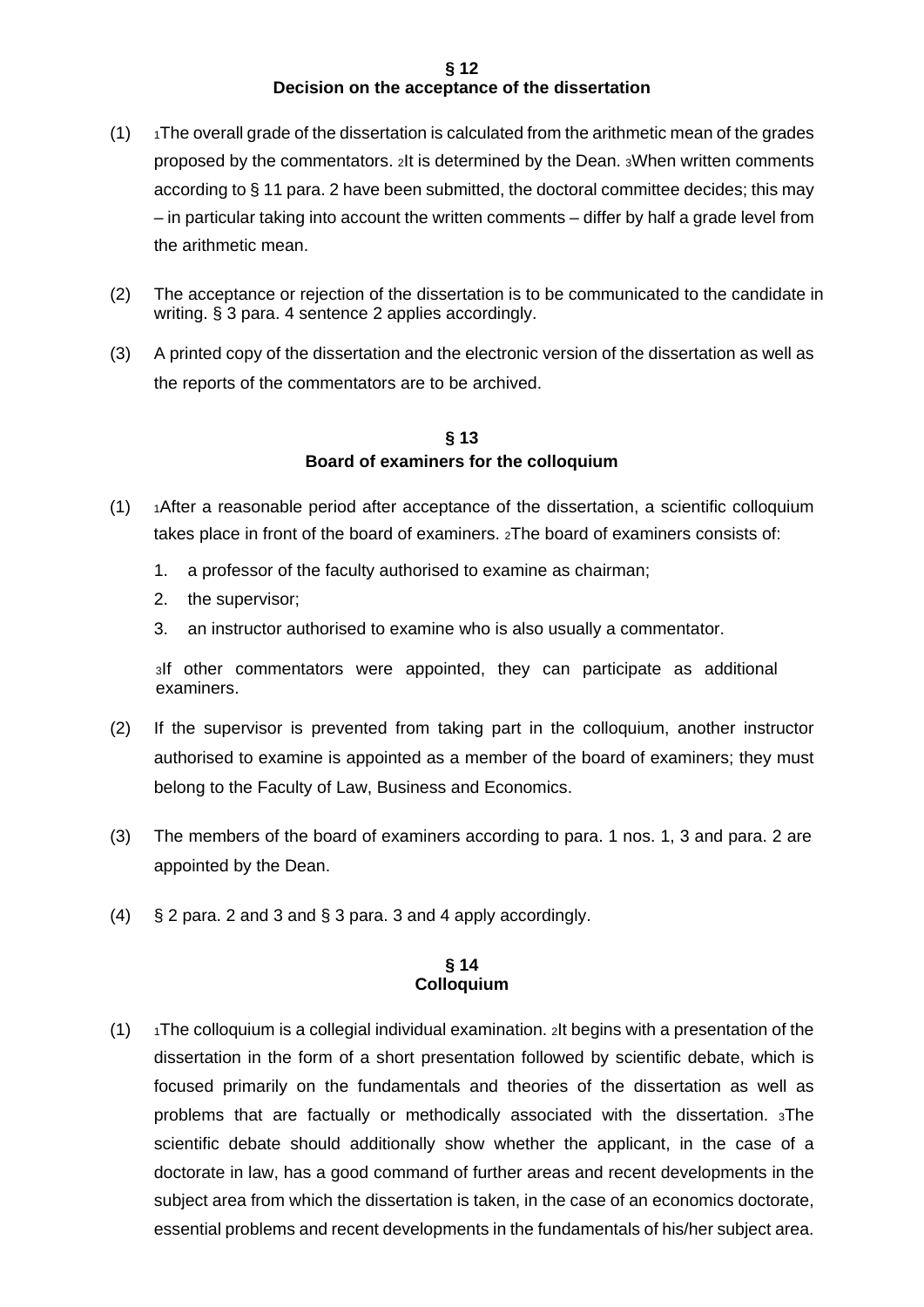4The short presentation and scientific debate are open to all members of the university. 5During the debate, the chair of examiners may permit questions from instructors authorised to examine.

- $(2)$  1The chair of examiners determines the date of the colloquium and invites the other members of the board of examiners and the candidate in writing or by email to the colloquium, at least 14 days beforehand. 2When issuing the invitation to the colloquium the candidate will be informed of the composition of the board of examiners. 3The candidate may waive compliance within the notice period.
- (3) The colloquium will last 60, but not more than 90 minutes.
- (4)  $\frac{1}{10}$  1Minutes regarding the course of the colloquium are to be taken. 2The minutes must contain information on
	- 1. the date of the colloquium,
	- 2. the names of the chairman and the other examiners,
	- 3. the name of the candidate,
	- 4. the subject of the examination,
	- 5. the grades of the individual examinations achievements and the overall grade of the colloquium.

3The minutes are to be signed by the chairman and the other members of the board of examiners.

- $(5)$  1The grading of the colloquium is done by the board of examiners with common debate of the examiners and is based on the grading scale in accordance with § 10 para. 2. 2Each examiner awards a single grade. 3The overall grade of the colloquium is calculated from the arithmetic mean of the individual grades.
- (6) If the overall grade in the colloquium is lower than "rite" or if two examiners grade the performance of the candidate as "insufficienter", the examination is failed.
- $(7)$  1If the colloquium is failed, it can be repeated after three months at the earliest, and within half a year at the latest. 2If the candidate does not apply for a repetition within that period, or if the colloquium is again graded as failed, the whole doctorate is classed as definitively failed.
- $(8)$  1The colloquium is classed as failed if the candidate does not appear on the date of the colloquium without good reason or if he withdraws from the examination after it has begun without good reason. 2§ 3 para. 4 sentence 2 applies accordingly. 3The reasons for a withdrawal or absence must be communicated to the Dean in writing without delay and must be plausible. 4If the candidate became ill, the Dean may require the submission of a doctor's note or a medical certificate. 5If the Dean accepts the reasons, a new date will be set.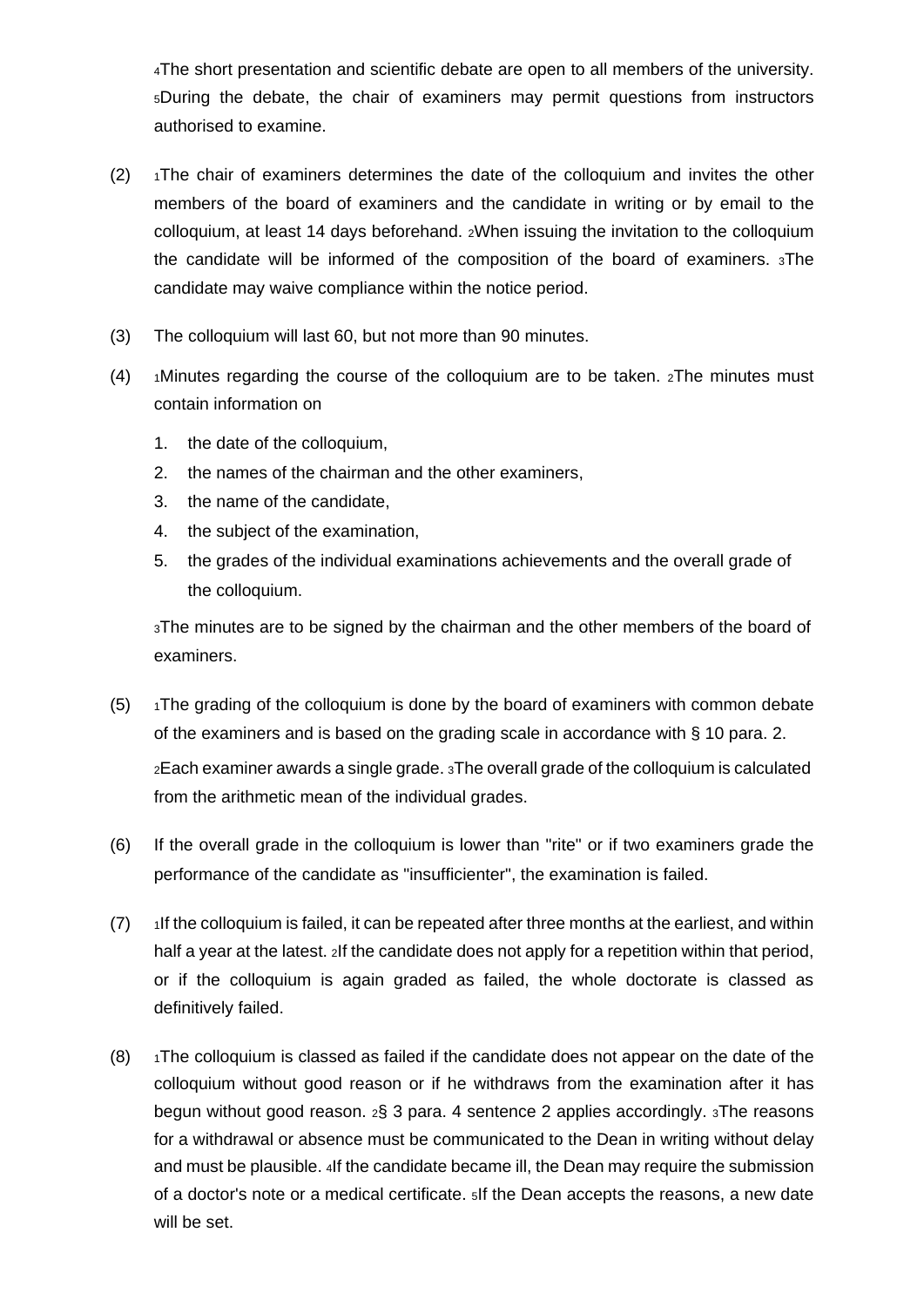# **Overall assessment of the doctoral achievement**

- (1) The doctoral examination is passed if the dissertation has been accepted (§ 10 para. 2) and the colloquium passed (§ 14 para. 5).
- $(2)$  1The overall grade of the doctorate is calculated from the sum, of the colloquium grade plus twice the dissertation grade, divided by 3. 2For the overall grade, the following grading scheme applies:

up to  $0.5$  = summa cum laude from 0,50 to 1,5 = magna cum laude, from 1,5 to 2,5  $=$  cum laude, from 2,5 to 3,5  $=$  satis bene from  $3.5$  to  $4.0$  = rite

- $(3)$  1The result of the decision on the overall grade of the doctorate is to be communicated orally to the candidate following the colloquium in camera by the chair of examiners. 2The overall grade, the grade of the dissertation and the colloquium are to be recorded in writing and signed by the chair of examiners.
- $(4)$  1The Dean issues the candidate a written provisional certificate regarding the result of passing the exam. 2This provisional certificate does not entitle one to bear the title of doctor.
- $(5)$  1If the examination is failed, the applicant will be informed of the decision in writing by the Dean with information on his/her right to appeal. 2For the obligation to state reasons, article 39 BayVwVfG applies.

# **§ 16 Invalidity of the doctoral work and withdrawing the doctoral degree**

- (1) If, prior to the issuing of the certificate, it becomes known that the candidate has cheated in the doctoral process, the doctoral committee declares all previously acquired rights to be invalid and ends the process.
- (2) 1If the cheating only comes to light after the issuing of the diploma, the doctoral committee can retroactively declare the doctoral examination to be failed. 2The revocation of a doctoral degree is subject to the legal regulations (article 48 Bavarian Administrative Procedures Act - BayVwVfG - in the currently applicable version). 3The person concerned must be given an opportunity to comment before a decision is taken (article 28 BayVwVfG). 4An adverse decision is to be justified and accompanied with information on the right to appeal.

#### **§ 15**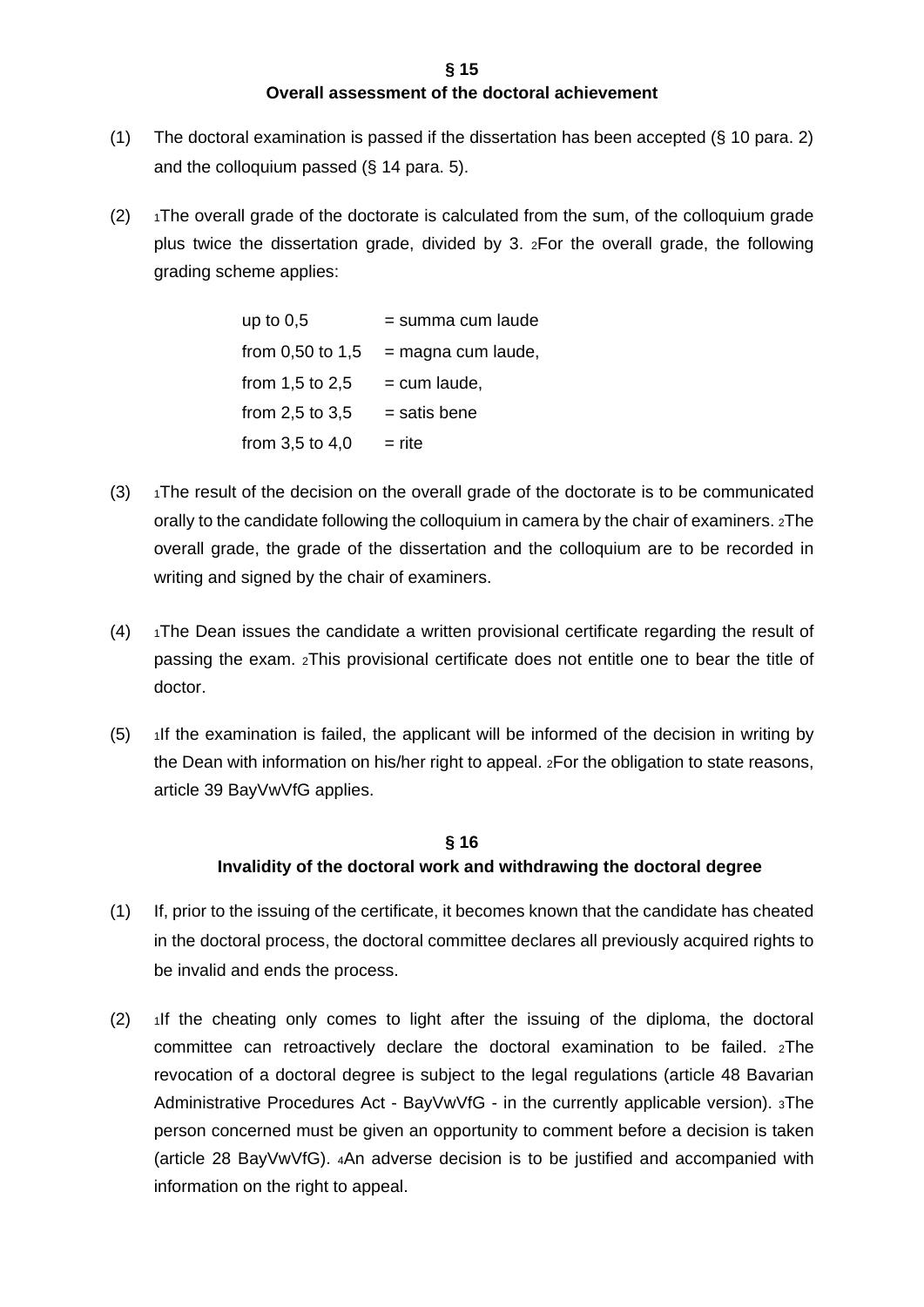- $(3)$  1Upon suspicion of scientific misconduct, the doctoral committee takes a decision only after the Committee for Academic Self-Regulation has submitted its report. 2In special cases, if the doctoral committee has already decided in advance, further consideration is not affected by the Committee for Academic Self-Regulation. 3A renouncement of the doctoral degree is no longer possible if the doctoral committee or the Committee for Academic Self-Regulation has already started an investigation regarding the question of scientific misconduct.
- (4) In the case of failure of the doctoral examination in accordance with para. 2 sentence 1, the doctoral diploma is to be revoked.
- (5) Moreover, the revoking of the doctoral degree occurs according to article 69 BayHSchG in conjunction with the relevant regulations of BayVwVfG.

# **§ 17 Deposit copies**

- $(1)$  1After passing the colloquium the candidate has to deliver the following free of charge to the Dean within a year:
	- 1. Deposit copies
		- 60 printed or print-similar duplicated copies of the dissertation, or
		- 15 copies, provided that the dissertation appears as a separate publication in bookstores or as a monograph in a series, or will be published via the University Library in electronic form on the internet.
	- 2. A summary (abstract) of no more than one page approved by the supervisor for the purposes of publication.

2The Dean may extend the delivery deadline at the request of the applicant by a maximum of one year if the applicant is not responsible for exceeding the deadline.

- (2) The front and back of the title page of the deposit copies must comply with the design conditions laid down by the faculty.
- (3)  $1$ The candidate has to submit a confirmation of the supervisor to the Dean that possible requirements demanded by the commentator have been met and any deviations from the submitted version have only been made with the approval of the supervisor. 2Moreover, the version of the dissertation which was finally graded is to be published.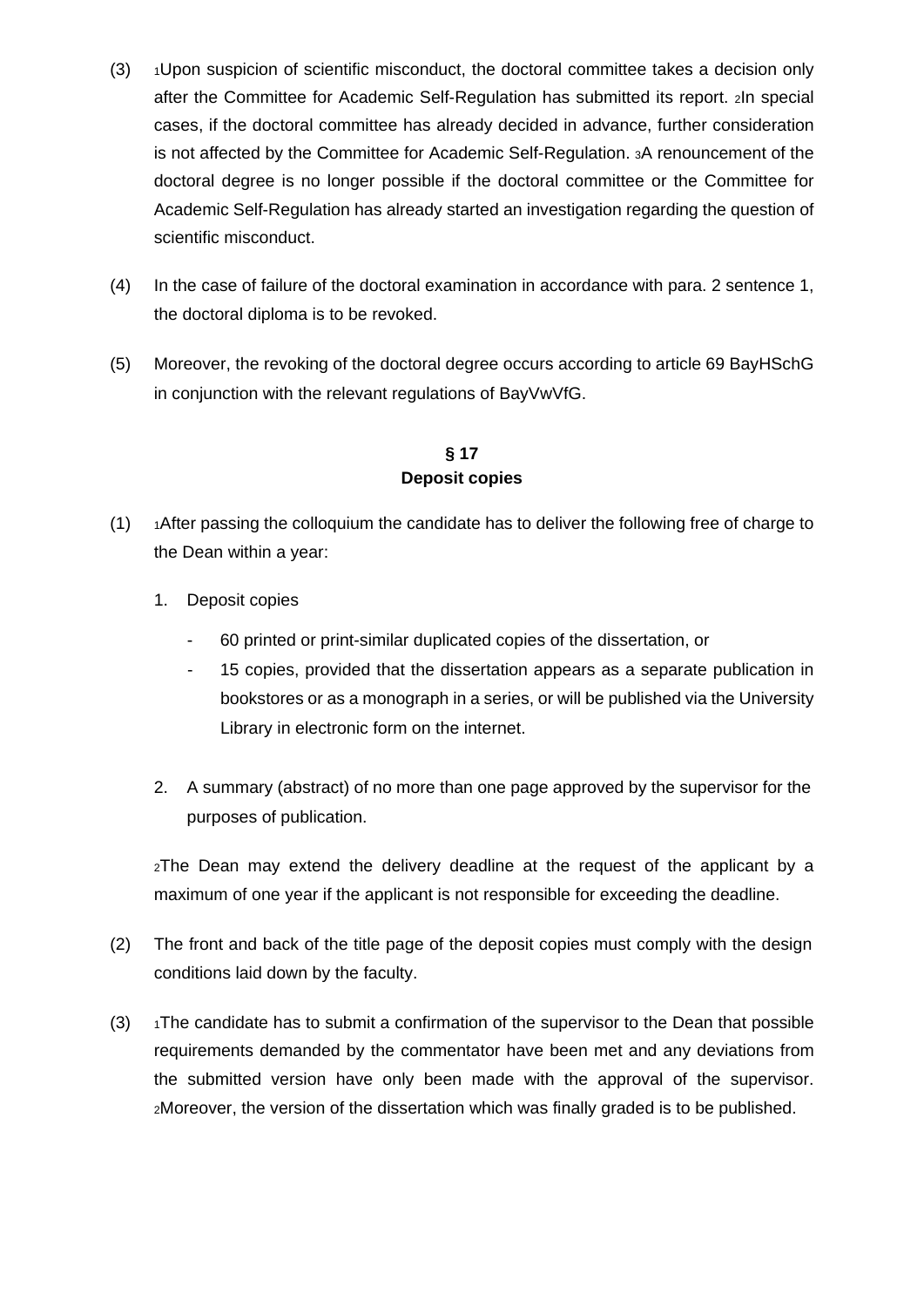**§ 18**

### **Diploma and completion of the doctorate**

- (1) If the conditions specified in § 17 have been fulfilled, the Faculty of Law, Business and Economics issues a diploma regarding the passing of the doctoral examination.
- $(2)$  1The diploma confirms the successful doctorate. 3The diploma includes
	- the name of the university and the faculty,
	- the first and last names of the doctoral candidate, date and place of birth,
	- the academic degree awarded,
	- the title of the dissertation,
	- the date of the oral examination,
	- the overall grade of the doctorate,
	- the name and signature of the President of the University of Bayreuth and the Dean of the Faculty,
	- the seal of the University of Bayreuth.

3The date of the diploma is the date of the colloquium. 4In addition, an English translation and a supplementary description of the contents of the doctorate in the sense of a diploma supplement will be prepared.

- $(3)$  1The diploma shall be handed over by the Dean together with the English translation and the description to be drawn up in accordance with paragraph 2. 2With the issuing of the diploma the doctorate has been completed; the candidate has thus received the right to bear the doctoral title.
- (4) The Dean may allow the candidate to bear a doctor title for a limited period before the issuing of the diploma if the candidate has fulfilled the conditions specified in § 17, and if the issuing of the diploma is delayed or if the publication of the dissertation and the delivery of the deposit copies is adequately ensured by a binding declaration of the publisher.

### **§ 19 Right to inspect**

1The doctoral candidate may inspect the dissertation documents after receipt of the decision in accordance with § 15, paragraph 4 or after the unsuccessful completion of the doctoral examination process. 2The application must be submitted to the Dean of the Faculty of Law, Business and Economics within one month of completion of the doctoral process. 3The inspection procedure in these and other cases in which an inspection request is made is governed by Art. 29 ff. BayVwVfG. 4Art. 32 BayVwVfG shall apply *mutatis mutandis*. 5The Dean shall determine the place and time of inspection.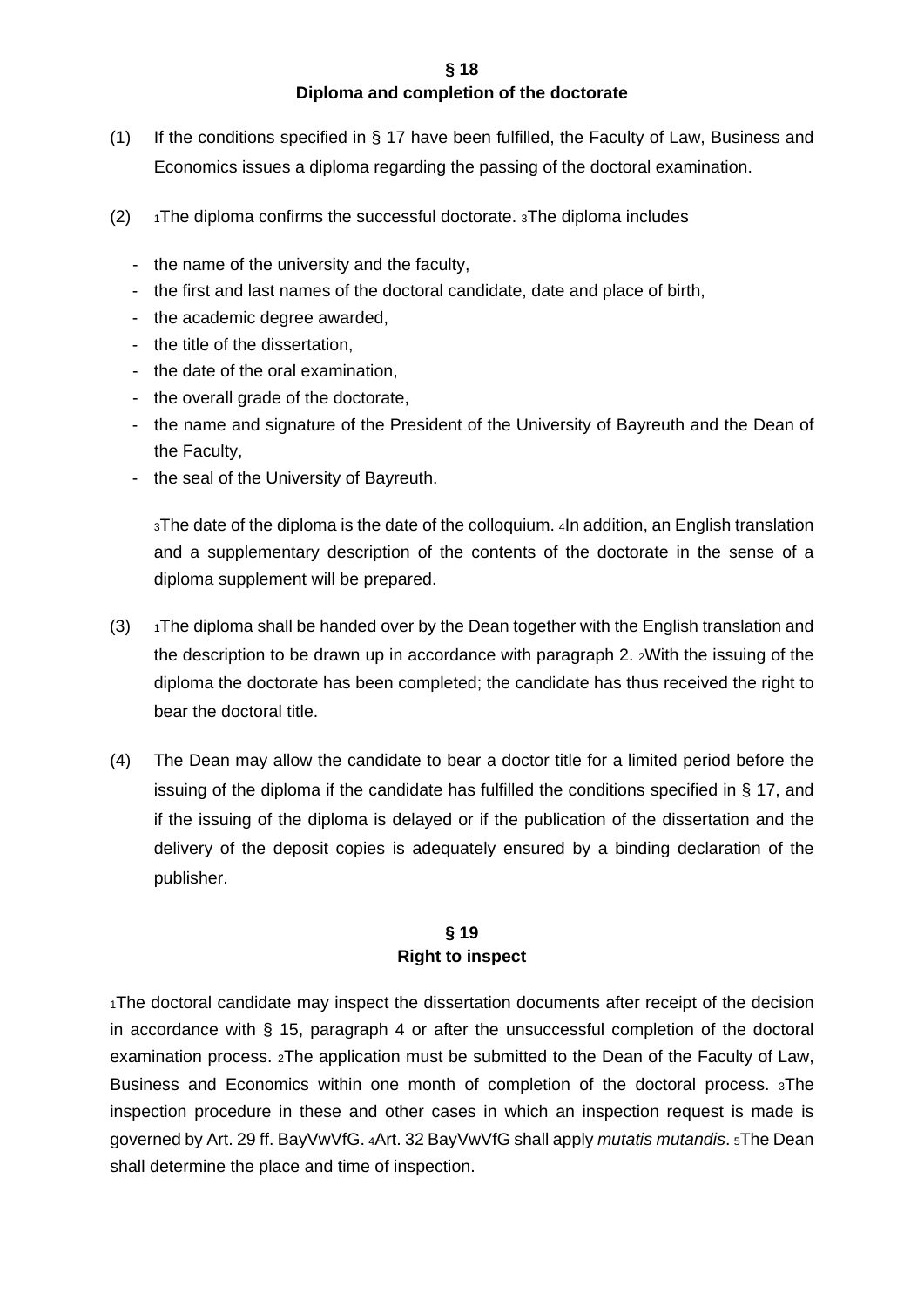# **§ 20 Application for an honorary doctorate**

1The honorary doctoral process is initiated on the substantiated request of at least two-thirds of the full ("Ordinarius") professors of law or economics. 2The request is to be sent to the Dean.

# **§ 21 Assessment**

- $(1)$  1The Dean must submit the request to the extended doctoral committee within a reasonable period. 2This includes all university instructors of the Faculty of Law, Business and Economics. 3The chairman is the Dean.
- (2) The extended doctoral committee appoints two professors to assess the achievement of the person to be honoured.
- $(3)$  1The assessments are to be submitted to the members of the extended doctoral committee. 2They may give a written opinion within one month.

# **§ 22 Decision and award of the honorary doctorate**

- $(1)$  1The extended doctoral committee decides on the application to grant an honorary doctorate. 2The decision is made by evaluating the application and the assessments and the opinions submitted.
- $(2)$  1The Dean of the Faculty of Law, Business and Economics and the President award the honorary doctoral degree by presenting a diploma to the individual being honoured. 2In the diploma, the scientific achievement of the honoured person is to be commended.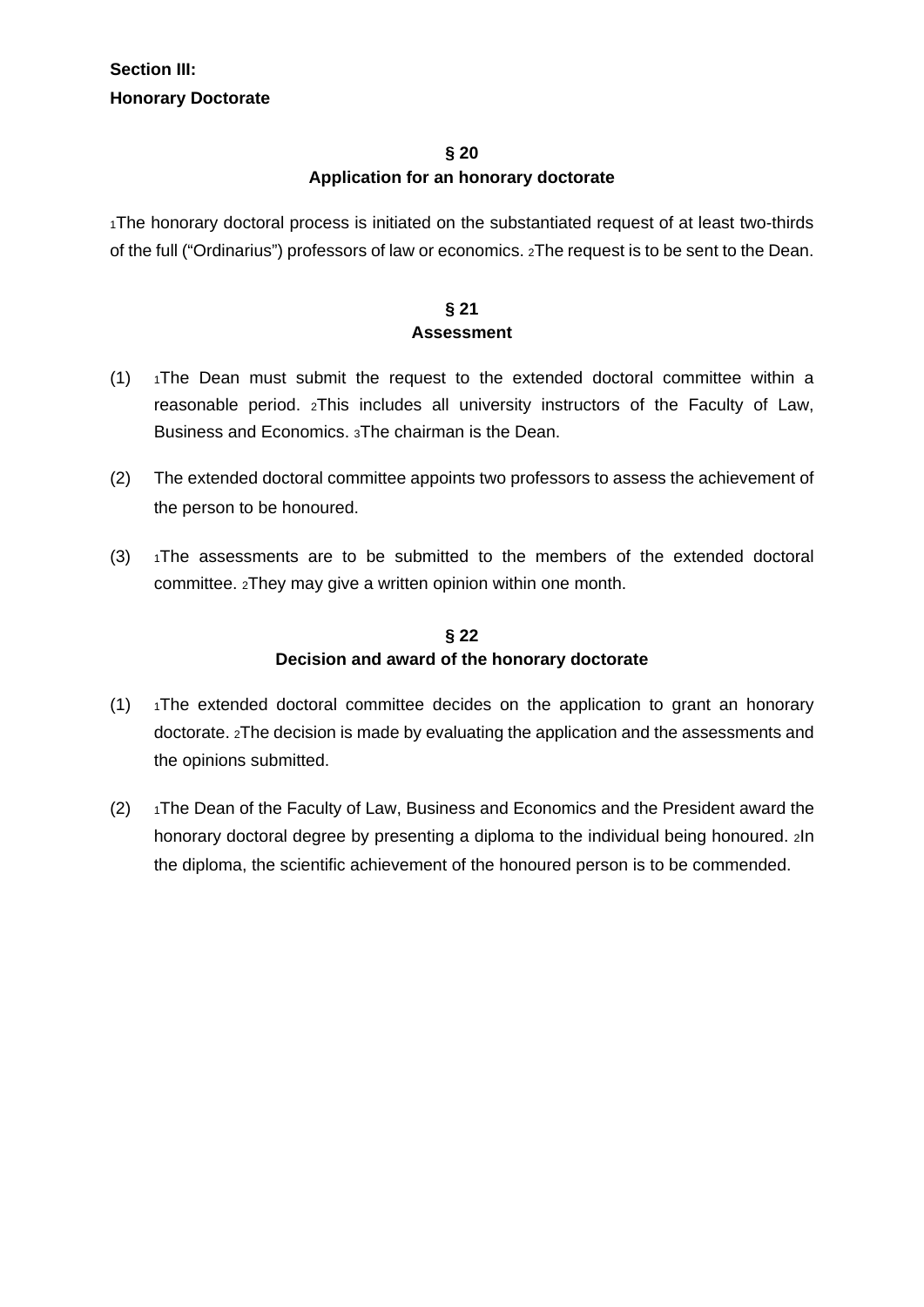# **Doctorate under joint supervision with a foreign university/faculty**

# **§ 23 Requirements**

A doctoral process together with a foreign university/faculty within the sense of § 1 para. 1 sentence 2 presupposes that

- 1. an agreement on the cross-border joint supervision of the doctorate was made with the foreign university or faculty;
- 2. admission to a doctorate and to the doctoral examination process were both granted in accordance with §§ 4, 5 or 6 and 8 of the Faculty of Law, Business and Economics at the University of Bayreuth and in accordance with the corresponding regulations at the partner institution;
- 3. the candidate receives a copy of the agreement according to sentence 1 no. 1.

# **§ 24 Doctorate in Bayreuth**

- (1)  $\rightarrow$  1The dissertation may, according to details in the rules of the agreement according to § 23 para. 1 no. 1, be submitted to the Faculty of Law, Business and Economics at the University of Bayreuth or to the foreign university or faculty. 2A dissertation that has already been submitted to the foreign university or faculty and accepted or rejected there, cannot again be submitted to the Faculty of Law, Business and Economics at the University of Bayreuth. 3The agreement according to § 23 no. 1 ensures that a dissertation that has been submitted to and accepted or rejected by the Faculty of Law, Business and Economics at the University of Bayreuth cannot again be submitted to the foreign university/faculty.
- (2) For the dissertation submitted to the Faculty of Law, Business and Economics at the University Bayreuth, § 7 applies.
- $(3)$  1The doctoral process is supervised by one instructor authorised to examine from the Faculty of Law, Business and Economics at the University of Bayreuth and one of the foreign university or faculty respectively. 2Supervision is carried out according to the agreement in accordance with § 23 no. 1.
- (4) For admission to a doctorate and to the doctoral examination process at the Faculty of Law, Business and Economics at the University of Bayreuth, §§ 4 and 5 or 6, 8 and 9 apply.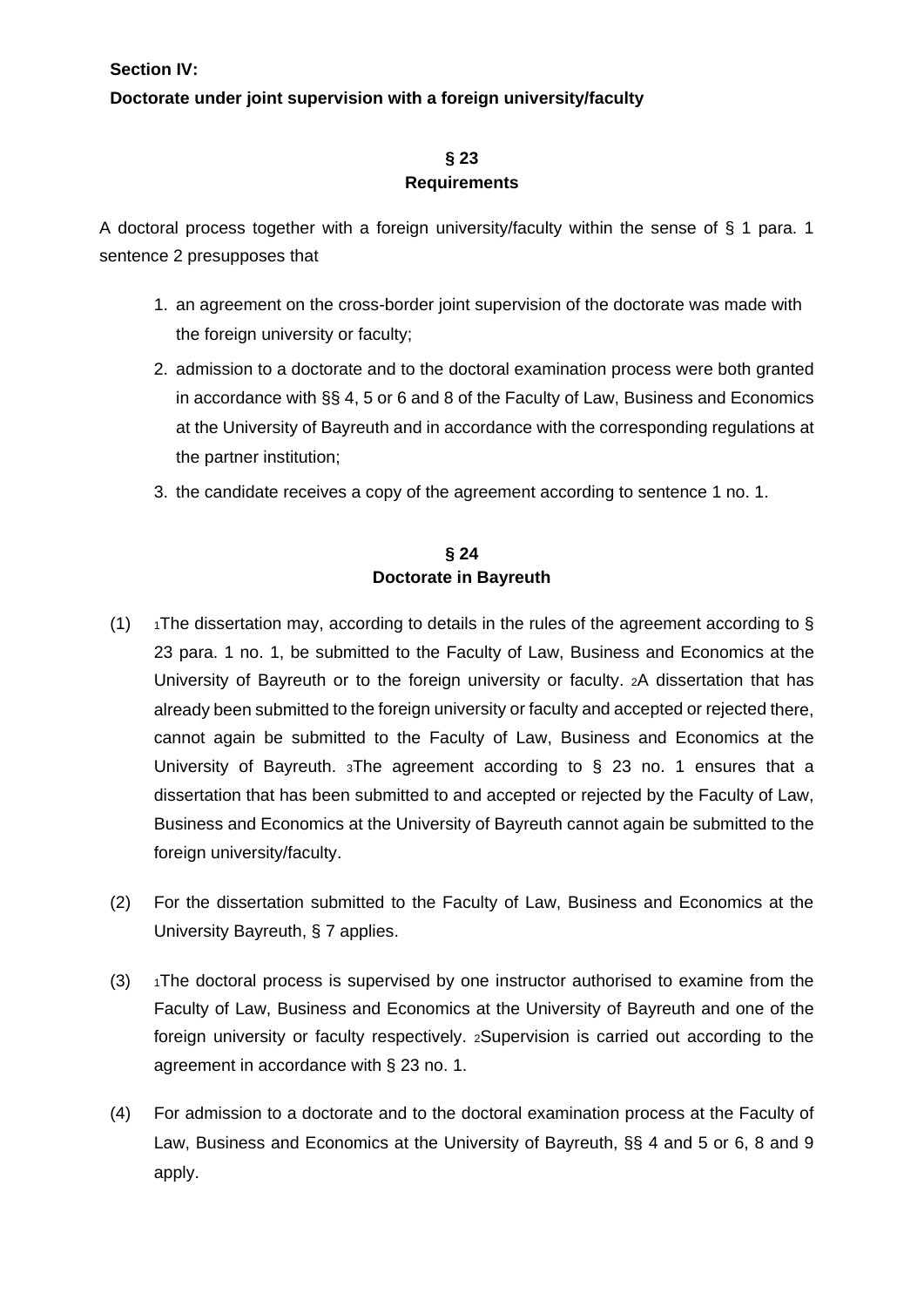### **§ 25 Reporting on the dissertation**

- (1) Following the admission to a doctoral examination process, the Dean appoints two commentators to report on the dissertation which are usually the university instructor of the Faculty of Law, Business and Economics at the University of Bayreuth and the instructor from the foreign university/faculty who supervised the work.
- (2) If the dissertation is submitted to the Faculty of Law, Business and Economics at the University of Bayreuth, article § 10 paras. 2 and 4 apply accordingly.
- $(3)$  1If the two commentators differ by more than one grade from each other or one of the commentators proposes rejecting the dissertation, the Dean of the Faculty of Law, Business and Economics at the University of Bayreuth and the Dean or head of the foreign university/faculty appoint another commentator. 2According to § 10 para. 3, the Dean of the Faculty of Law, Business and Economics at the University of Bayreuth and the Dean or head of the foreign university/faculty can jointly appoint a further commentator.
- (4) If both commentators or one and the additional commentator, according to para. 3, reject the acceptance, the process is thus ended.
- (5) §§ 11 and 12 apply accordingly.

### **§ 26 Continuation of the process**

- (1) If the dissertation is approved by the Faculty of Law, Business and Economics at the University of Bayreuth, this is communicated to the foreign university/faculty for the appointment of the other examiner within the sense of § 27 para. 1.
- (2) 1If the foreign university/faculty appoints the additional examiner within the sense of  $\S 27$ para. 1, either a colloquium or, if it has been agreed with the foreign university/faculty, a disputation takes places at the Faculty of Law, Business and Economics at the University of Bayreuth. 2If there is no agreement to this effect, the candidate may choose between a colloquium and a disputation.

# **§ 27 Colloquium**

(1) 1If the candidate chooses a colloquium  $(\xi$  26 para. 2), the stipulations in  $\xi \xi$  13 and 14 apply for the implementation. 2Notwithstanding § 13 para. 1, the examination board consists of the two commentators and one other member authorised to examine of the Faculty of Law, Business and Economics at the University of Bayreuth and the foreign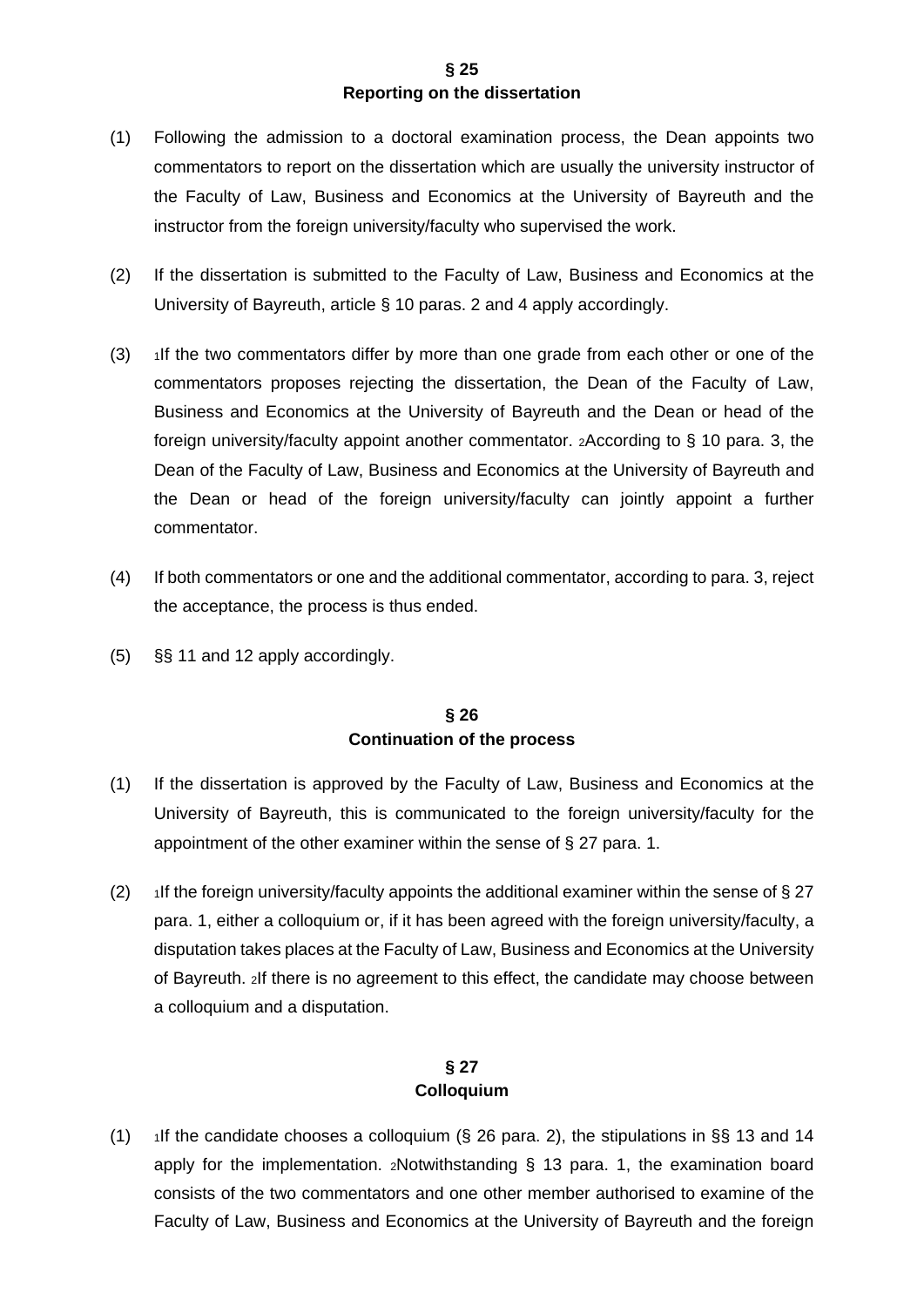university/faculty respectively, who is appointed by the Dean of the Faculty of Law, Business and Economics at the University of Bayreuth or by the Dean or head of the partner institution.

- $(2)$  1If a commentator is unable to attend the colloquium, another instructor authorised to examine belonging to the Faculty of Law, Business and Economics at the University of Bayreuth or to the foreign university/faculty is appointed by the respective Dean or head. 2The substitute members must belong to the faculty or university.
- (3) It is chaired by the additional instructor authorised to examine of the Law and Economics Faculty of the University of Bayreuth appointed by the Dean according to para. 1 if the dissertation has been submitted here.
- (4) The composition of the commission is communicated to the candidate with the invitation to the colloquium.
- (5)  $\rightarrow$  1The examination is held in German. 2In agreement with the examination board, the examination may be wholly or partly carried out in another language.

# **§ 28 Disputation**

- $(1)$  1If a disputation is selected, this takes place in front of a disputation committee whose composition corresponds to the examination committee according to § 27. 2§ 27 para. 4 and 5 apply accordingly.
- $(2)$  1The disputation is public. 2Before the disputation, a copy of the dissertation is to be made available for inspection to members of the Faculty of Law, Business and Economics at the University of Bayreuth. 3The disputation is led by the designated chairman of the commission according to § 27 para. 3. 4All university instructors of the Faculty of Law, Business and Economics at the University of Bayreuth and the partner institution may take part in the disputation. 5Minutes will be taken of the essential items of the course of the disputation. 6The disputation begins with a report from the candidate regarding his dissertation, the duration of which has been previously set by the chairman of the commission. 7An oral examination follows the report, which covers the basics of the dissertation as well as questions that are subject or methodically relevant. 8All participating professors as well as all members of the Faculty of Law, Business and Economics at the University of Bayreuth and the foreign university/faculty who have completed a *Habilitation* are authorised to pose questions. 9The doctorate is deemed rejected if the candidate fails to turn up for the appointment without a valid excuse.  $10$ The doctoral committee decides (§ 3) on whether such failure is excused, on the basis of the excuse, which is to be in writing and submitted without delay. 11§ 14 para. 8 applies accordingly.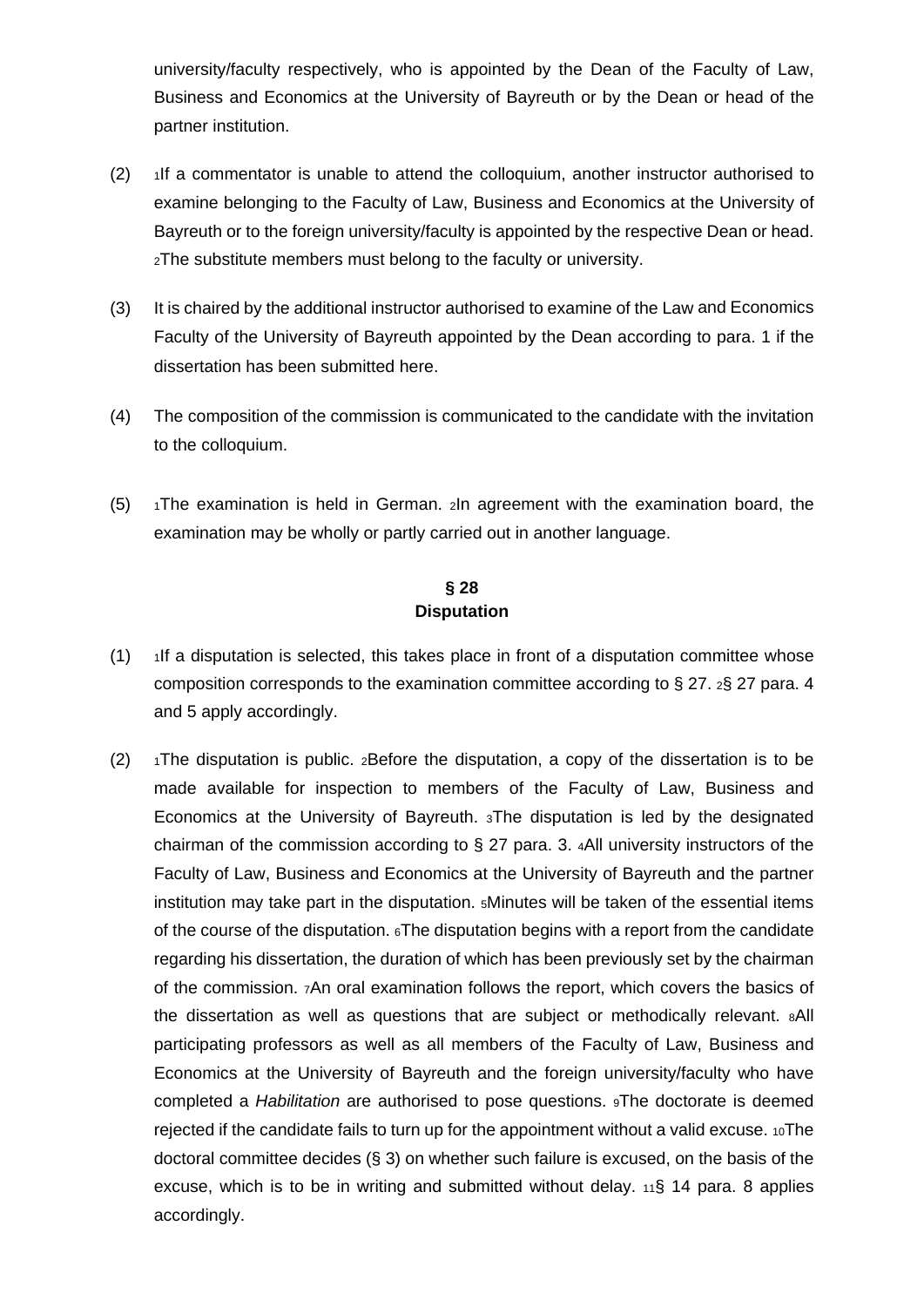- (3) 1After the disputation each examiner assesses the performance with one of the grades described in § 10 para. 2. 2From these grades, the average is calculated.
- (4) § 14 para. 5 to 8 apply accordingly for the grades and repetition of the disputation.

# **§ 29 Overall assessment of the doctoral achievement**

For the overall assessment of the doctoral achievement, § 15 applies in the case of a colloquium as in the case of a disputation accordingly.

# **§ 30 Termination of the joint doctoral process**

1If the dissertation is rejected in accordance with § 25 para. 4 or the colloquium or disputation has been rated lower than rite, the joint doctoral process is thus ended. 2A renewed joint doctoral process is excluded. 3In the agreement in accordance with § 23 para. 1 no. 1, it is to be specified that the rejected dissertation may not be resubmitted to the partner institution.

# **§ 31 Oral examinations at the partner institution**

- (1) If the dissertation is submitted to the partner institution, the oral examination or the disputation is held there.
- $(2)$  1If there has been a positive decision of the partner institution concerning the acceptance of the dissertation or the continuation of the process, they will communicate this decision to the Faculty of Law, Business and Economics at the University of Bayreuth. 2The Dean appoints the additional examiner, within the sense of § 27 para. 1, in accordance with the local doctoral regulations, from among the university instructors authorised to examine and belonging to the Faculty of Law, Business and Economics at the University of Bayreuth.
- (3) 1If the partner institution rejects the dissertation, the joint process is ended. 2The rejected dissertation may not be resubmitted to the Faculty of Law, Business and Economics at the University of Bayreuth.

# **§ 32 Completion of the doctorate**

§ 17 applies accordingly when a dissertation is submitted to the Faculty of Law, Business and Economics at the University of Bayreuth.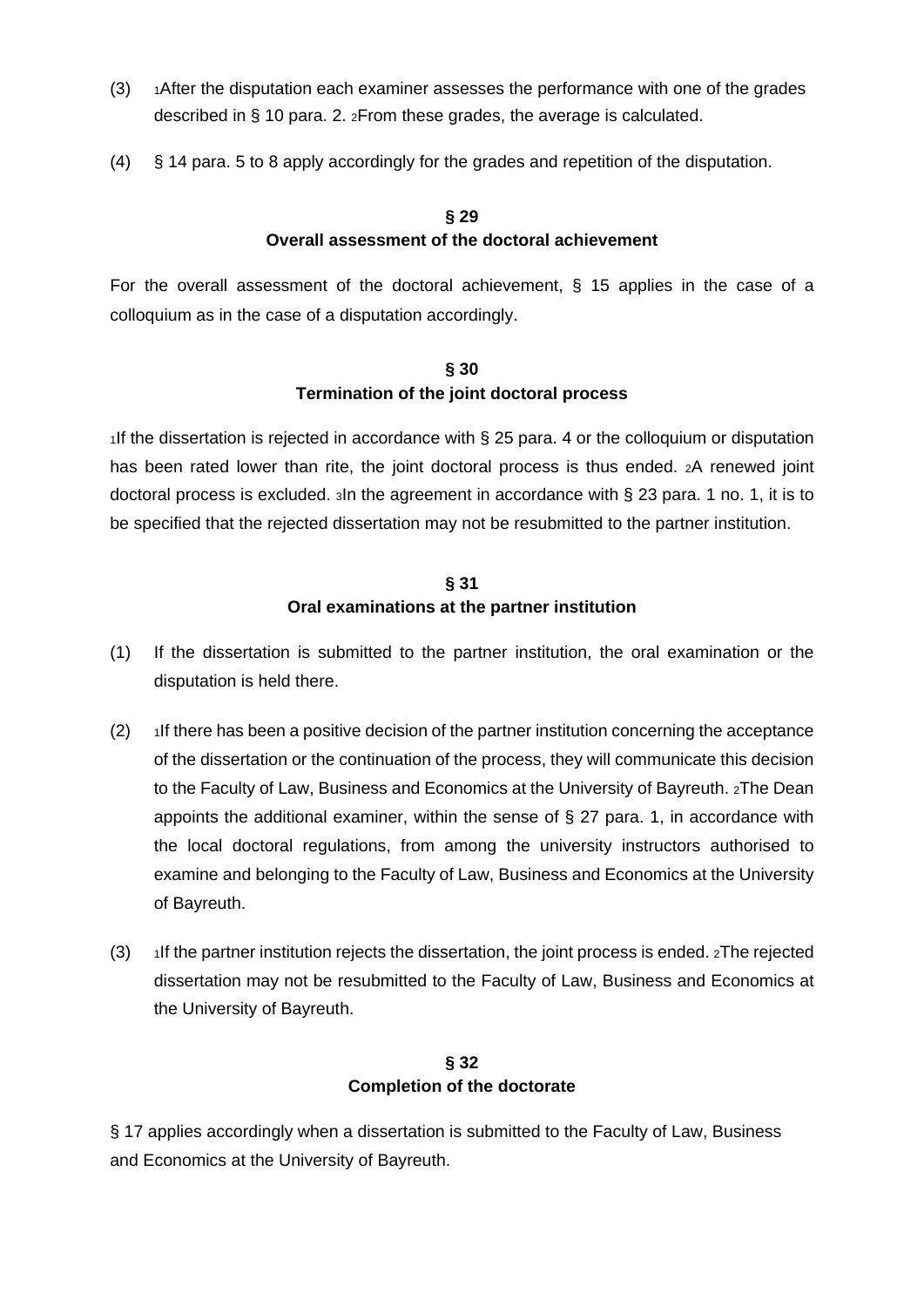### **§ 33 Bearing the academic title**

- $(1)$  1After the implementation of a joint doctoral process a diploma of the award of the doctoral degree (Dr. jur. or Dr. rer. pol.) is presented. 2The document expresses that the doctorate was carried out in joint supervision with the partner institution. 3It bears the signatures and seals that are necessary according to the relevant stipulations of the Faculty of Law, Business and Economics at the University of Bayreuth and the partner institution. 4If at the same time a diploma is issued abroad, it should be apparent in both diplomas, either by combination, or otherwise expressed, that both documents represent a joint diploma and the graduate is entitled to bear the German title in Germany, and the corresponding doctoral title abroad. 5Further details about the layout of the diploma are regulated by the agreement according to  $\S$  23 para. 1 sentence 1 no. 1.  $\epsilon$ The grade equivalency is also to be based on this agreement. 7The equivalent foreign grade can be placed in parentheses next to the German grade.
- (2) 1After the implementation of a joint doctoral process with the partner institution, following the issue of the diploma by the partner institution, a diploma awarding the doctoral title (Dr. jur. or Dr. rer. pol.) from the Faculty of Law, Business and Economics at the University of Bayreuth is issued. 2It should be apparent that both diplomas represent a joint diploma and that the graduate is entitled to bear the German doctoral title in Germany, and the corresponding doctoral title abroad. 3For the design and connection of the diplomas as well as the grade equivalency, paragraph 1 applies accordingly.
- $(3)$  1In the case of a doctorate at the foreign institution, the printing of the dissertation and the delivery of deposit copies are governed by the stipulations of the foreign institution. 2The agreement according to § 23 para. 1 no. 1 specifies how many copies of the dissertation must be forwarded to the Faculty of Law, Business and Economics at the University of Bayreuth. 3The Faculty of Law, Business and Economics at the University of Bayreuth, can make the issuing of its diploma in accordance with para. 2 conditional on the delivery of these copies.

### **§ 34 Invalidity of the doctoral work**

In the case of invalidity of the doctoral work, § 16 applies accordingly.

# **§ 35 Revocation of a doctoral degree**

<sub>1</sub>The revocation of a doctoral degree is governed by the statutory stipulations on the use of scientific titles and the relevant statutory laws of the BayVwVfG. 2The person concerned must be given an opportunity to comment before the decision is taken (article 28 BayVwVfG). 3An adverse decision is to be justified and accompanied with information on the right to appeal.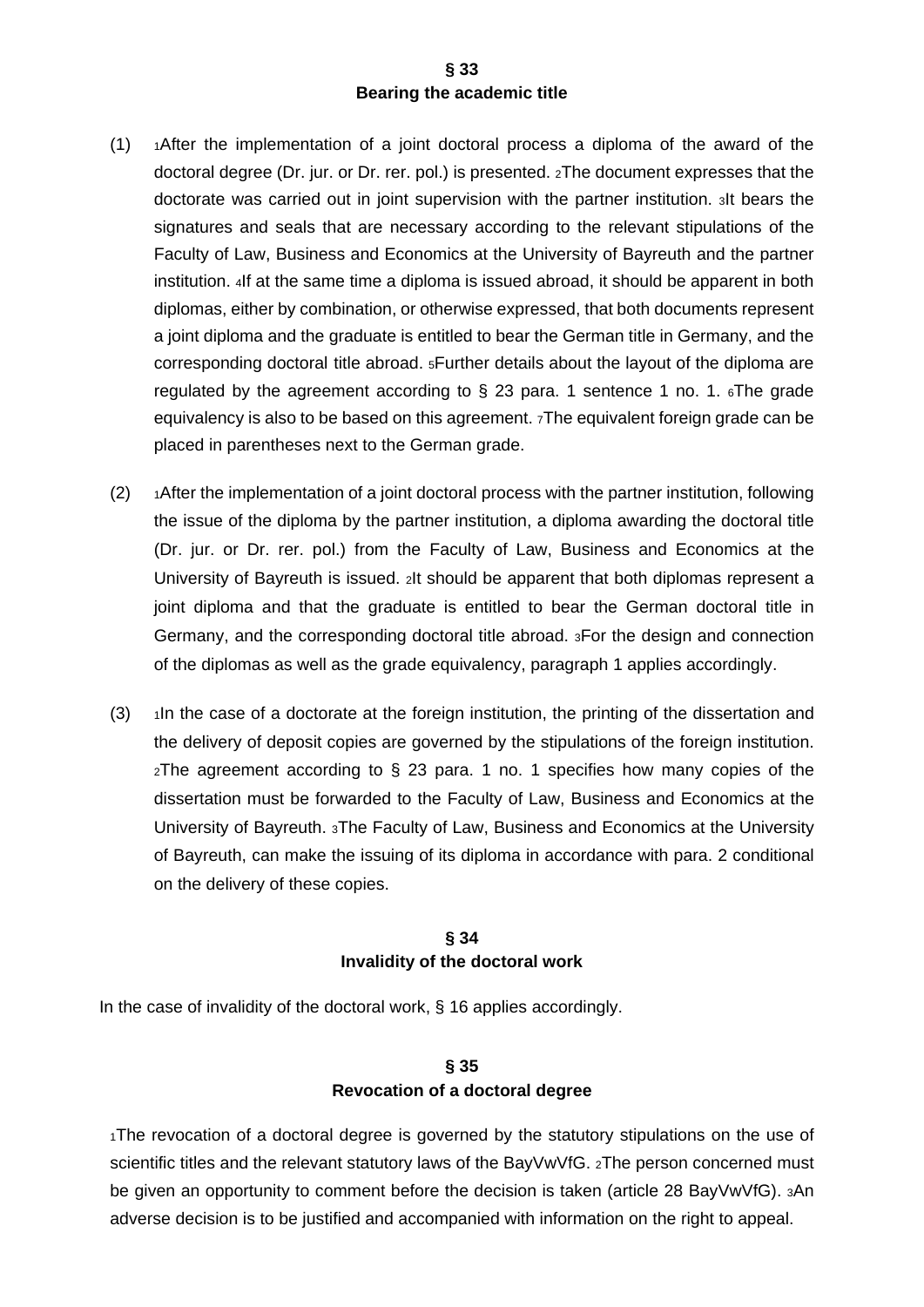**Section V:** 

**Cooperation with universities of applied sciences, other regulations, transitional and final rules** 

### **§ 36 Cooperation with universities of applied sciences/HAWs**

- (1) 1The Faculty of Law, Business and Economics enables the cooperative implementation of doctoral projects with universities of applied sciences/HAWs and joint doctorates with Bavarian universities of applied sciences/HAWs on the basis of the agreement between the Bavarian universities of applied sciences of 19 October 2015 within the framework of the regulations of the present doctoral regulations. 2Professors from universities of applied sciences/HAWs are appointed as supervisors and examiners. 3In the case of doctorates with universities of applied sciences/HAWs, the doctoral process is supervised on an equal footing by the instructors from the university of applied sciences/HAW and the university involved who are authorised to administer examinations, and the supervision agreement is concluded with them together with the applicant accordingly.
- $(2)$  1The decision on the admission of a professor from a university of applied sciences/HAW as a supervisor of a dissertation is made by the doctoral committee. 2The appointment of a professor from a university of applied sciences as commentator for reporting on the dissertation or as a member of the board of examiners is made by the Dean. 3At least one of the commentators and the majority of the members of the board of examiners must be members of the university and authorised to examine.
- (3) In case of doctorates with universities of applied sciences/HAWs, the diploma will also bear the participating university of applied sciences/HAW.

# **§ 37 Consideration of special life situations**

 $(1)$   $1$ On request, the use of protection periods in the application of dates and deadlines must be ensured. The following sections of laws are relevant: §§ 3, 4, 6 and 8 of the law on the protection of working mothers (Maternity Protection Act) (MuSchG) from 20 June 2002 (Federal Law Gazette I p. 2318) in the currently applicable version, the legal periods of parental leave (Federal Parent Money and Parent Time Law – BEEG) from 5 December 2006 (Federal Law Gazette I S. 2748) in the current applicable version as well as the periods for the care of close relatives in the sense of  $\S 7$  para. 3 of the law regarding care time (Home Care Leave Act – PflegeZG) from 28 May 2008 (Federal Law Gazette I pp. 874, 896) in the current applicable version, the person in need of care is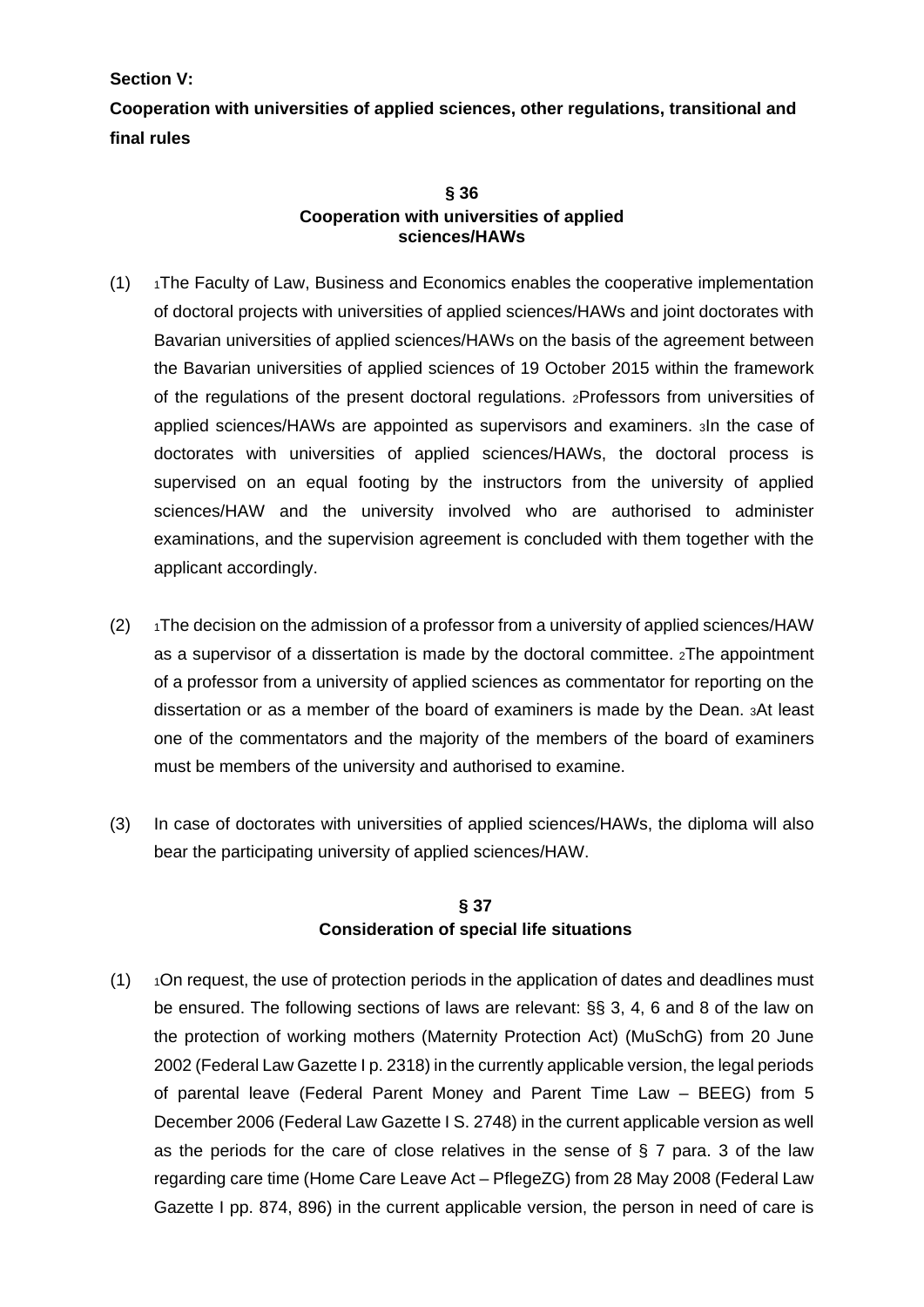described in §§ 14, 15 of the eleventh book of social code (SGB XI) of 26 May 1994 (Federal law Gazette I, p 1014, 1015) in the current applicable version. 2The relevant documents are to be presented; changes in the conditions are to be notified immediately.

 $(2)$  1In the calculation of periods, intervals, during which the doctoral project cannot, or only to a very limited extent, be worked on, for reasons beyond the candidate's control (in particular illness), will not count. 2The relevant documents are to be presented; in particular medical certificates are to be submitted. 3Changes in condition are to be reported immediately.

# **§ 38 Consideration of the special needs of disabled persons**

1In order to safeguard their equal opportunities, due regard is to be given to the special situation of disabled candidates. 2The doctoral committee shall, upon written request of the candidate, according to the severity of the proven disability, decide in what form a disabled candidate shall undertake their examination or grant a working time extension up to one-half of the normal working time. 3Proof of disability with regard to examination is to be submitted by the candidates in the form of a medical certificate which indicates that he/she is unable, because of a prolonged or permanent disability, to take the examination wholly or partially in the normal form. 4The application must accompany the application for admission to a doctorate. 5If the application is submitted later, it only applies for future examinations.

# **§ 39 Coming into effect, transitional arrangements**

1These doctoral regulations will enter into force on 16 September 2017. 2At the same time, the Doctoral Regulations for the Faculty of Law, Business and Economics dated 10 February 2012, as last amended by the Statutes of 5 August 2013, shall cease to apply. 3Supervision agreements which do not meet the requirements of these doctoral regulations (doctorates in cooperation or in association with universities of applied sciences/HAWs) must be adapted.